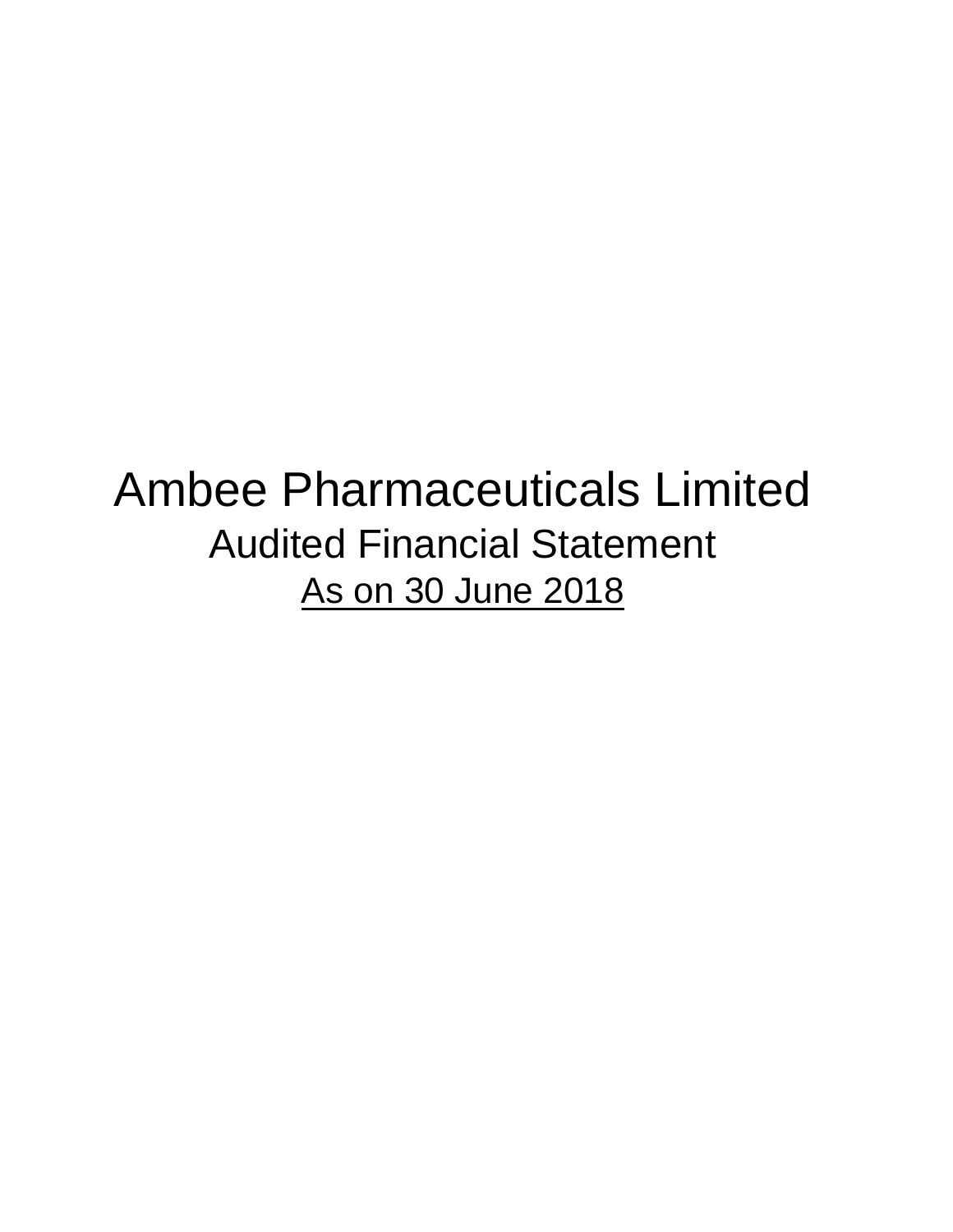# **STATEMENT OF FINANCIAL POSITION AS AT JUNE 30, 2018**

| <b>Particulars</b>                                                                | <b>Notes</b>            | <b>Amount in Taka</b> |              |
|-----------------------------------------------------------------------------------|-------------------------|-----------------------|--------------|
|                                                                                   |                         | 30 June 2018          | 30 June 2017 |
| <b>ASSETS</b>                                                                     |                         |                       |              |
| <b>Non-Current Assets</b>                                                         |                         |                       |              |
| Property, Plant & Equipment (at carrying amount)<br>less accumulated depreciation | $\overline{\mathbf{4}}$ | 116,619,262           | 119,902,598  |
| Capital Work in Progress (Plant and Machinery<br>under Installation)              |                         |                       |              |
| Total non-current assets                                                          |                         | 116,619,262           | 119,902,598  |
| <b>Current Assets</b>                                                             |                         |                       |              |
| Inventories                                                                       | 5                       | 153,950,123           | 165,424,426  |
| Trade Receivables                                                                 | 6                       | 72,552,402            | 70,042,546   |
| Advances, Deposits and Pre-payments                                               | 7                       | 88,104,220            | 82,639,015   |
| Cash & Cash Equivalents                                                           | 8                       | 12,659,158            | 13,570,751   |
| <b>Total current assets</b>                                                       |                         | 327,265,903           | 331,676,738  |
| <b>Total Assets</b>                                                               |                         | 443,885,165           | 451,579,336  |
| <b>Equity and liabilities</b>                                                     |                         |                       |              |
| Equity attributable to owners of the company                                      |                         |                       |              |
| Share Capital                                                                     | 9                       | 24,000,000            | 24,000,000   |
| Tax-Holiday Reserve                                                               | 10                      | 5,134,154             | 5,134,154    |
| <b>Retained Earnings</b>                                                          |                         | 32,509,059            | 31,445,078   |
| <b>Total equity</b>                                                               |                         | 61,643,213            | 60,579,232   |
| <b>Non-current liabilities</b>                                                    |                         |                       |              |
| Deferred Tax                                                                      |                         | 7,354,480             | 7,389,903    |
| Lease Finance (Non-Current Portion)                                               | 11                      | 6,615,599             | 8,589,291    |
| <b>Total non-current liabilities</b>                                              |                         | 13,970,079            | 15,979,194   |
| <b>Current liabilities</b>                                                        |                         |                       |              |
| Short Term Credit Facility                                                        | 12                      | 103,575,350           | 188,630,623  |
| Lease Finance (Current Portion)                                                   | 11                      | 8,138,494             | 7,720,872    |
| Interest Payable                                                                  | 13                      |                       | 6,866,609    |
| Liabilities for Goods & Others                                                    | 14                      | 10,023,879            | 10,008,297   |
| Liabilities for Expenses                                                          | 15                      | 10,064,390            | 9,867,061    |
| Liabilities for Other Finance                                                     | 16                      | 185,231,059           | 107,317,666  |
| Provision for Income Tax                                                          | 17                      | 37,524,724            | 34,734,641   |
| Workers Profit Participation Fund                                                 | 18                      | 6,719,088             | 5,011,559    |
| Unclaimed Dividend                                                                | 19                      | 6,994,888             | 4,863,582    |
| <b>Total current liabilities</b>                                                  |                         | 368,271,871           | 375,020,909  |
| Total equity and liabilities                                                      |                         | 443,885,165           | 451,579,336  |

The accompanying notes form an integral part of these financial statements.

Approved and authorised for issue by the Board of Directors on November 13 , 2018 and signed for and on behalf of the Board :

| $Sd/-$               | $Sd/-$                   | $Sd/-$           |
|----------------------|--------------------------|------------------|
| (Aziz Mohammad Bhai) | (Naureen Aziz M. Bhai)   | (Nurjehan Hudda) |
| Chairman             | <b>Managing Director</b> | <b>Director</b>  |
| $Sd/$ -              |                          | $Sd/-$           |
| (A K M Khairul Aziz) |                          | (Jahangir Alam)  |

**(A. K. M. Khairul Aziz) Chief Financial Officer**

 **(Jahangir Alam) Company Secretary**

Subject to our separate report of even date.

**Chartered Accountants Shafiq Bashak & Co.**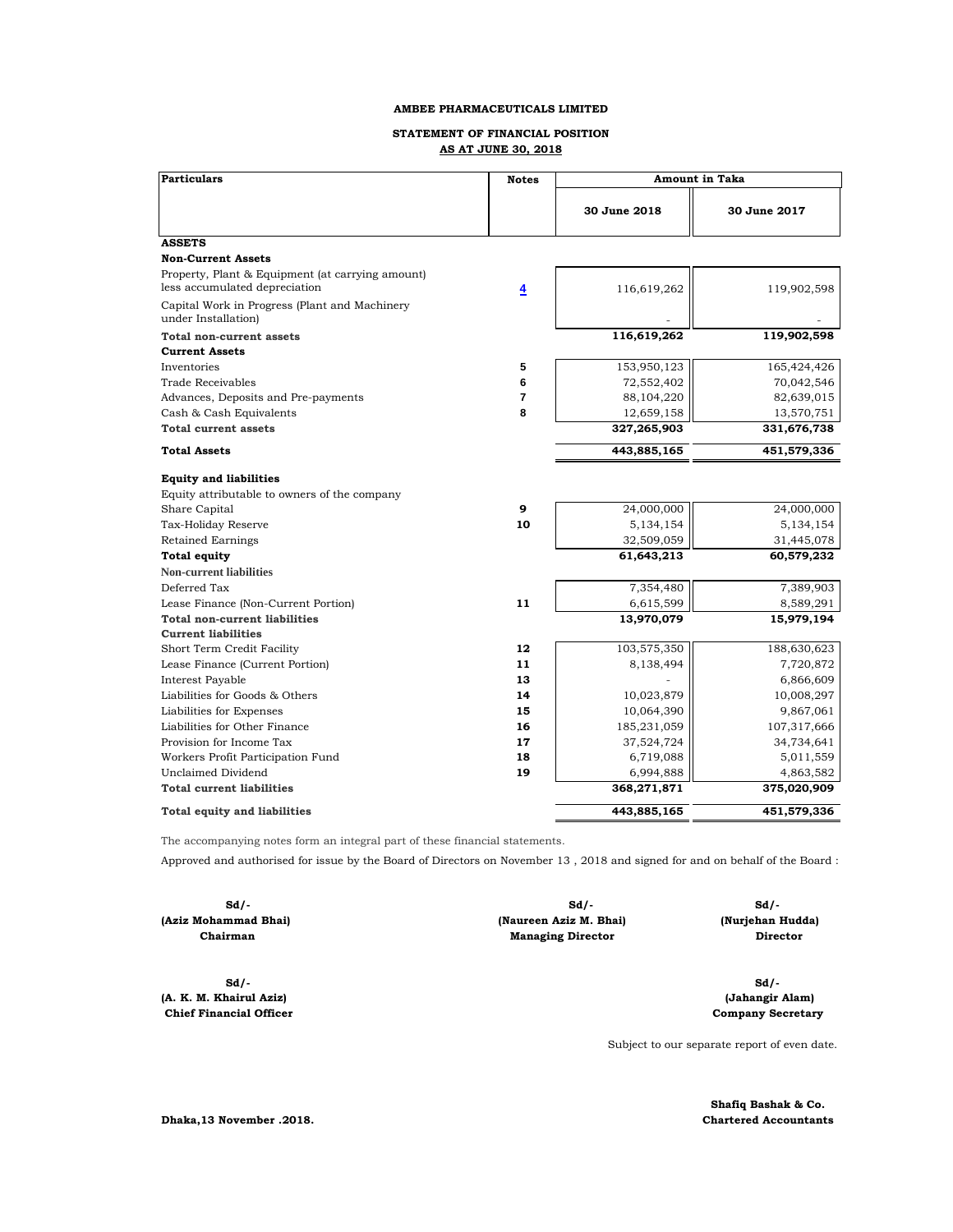# **STATEMENT OF PROFIT OR LOSS AND OTHER COMPREHENSIVE INCOME FOR THE PERIOD ENDED JUNE 30, 2018**

| <b>Particulars</b>                         | <b>Notes</b> | <b>Amount In Taka</b> |                 |  |
|--------------------------------------------|--------------|-----------------------|-----------------|--|
|                                            |              | 2017-2018             | 2016-2017       |  |
|                                            |              |                       |                 |  |
| Revenue                                    | 20           | 349,381,558           | 351,819,114     |  |
| Cost of Sales                              | 21           | (168, 135, 675)       | (167,007,820)   |  |
| <b>Gross Profit</b>                        |              | 181,245,883           | 184,811,294     |  |
| <b>Operating expenses</b>                  |              | (161, 729, 252)       | (155, 369, 787) |  |
| Administrative Expenses                    | 22           | (27, 300, 903)        | (26, 205, 128)  |  |
| Selling, Distribution & Marketing Expenses | 23           | (134, 428, 349)       | (129, 164, 660) |  |
| Profit from Operations                     |              | 19,516,631            | 29,441,506      |  |
| Finance Expenses                           | 24           | (7,918,063)           | (19,084,059)    |  |
| <b>Impairment of Assets</b>                |              |                       |                 |  |
| Profit before contribution to WPPF         |              | 11,598,568            | 10,357,447      |  |
| Contribution to WPPF                       | 25           | (579, 928)            | (517, 872)      |  |
| <b>Profit Before Tax</b>                   |              | 11,018,640            | 9,839,574       |  |
| <b>Income Tax Expenses</b>                 |              | (2,754,660)           | (2,584,893)     |  |
| Current Tax                                |              | (2,790,083)           | (2, 344, 215)   |  |
| Deferred Tax                               |              | 35,423                | (240, 679)      |  |
| Profit after Tax                           |              | 8,263,981             | 7,254,681       |  |
| Other Comprehensive Income                 |              |                       |                 |  |
| <b>Total Comprehensive Income</b>          |              | 8,263,981             | 7,254,681       |  |
| <b>Number of Shares</b>                    |              | 2,400,000             | 2,400,000       |  |
| Earnings per share (EPS) basic             |              |                       |                 |  |
| (Adjusted EPS of 2017)                     | 26           | 3.44                  | 3.02            |  |

Approved and authorised for issue by the Board of Directors on November 13 , 2018 and signed for and on behalf of the Board :

| Sd / -               | $Sd/-$                   | $Sd/$ -   |
|----------------------|--------------------------|-----------|
| (Aziz Mohammad Bhai) | (Naureen Aziz M. Bhai)   | (Nurjehan |
| Chairman             | <b>Managing Director</b> | Dire      |

**Sd/- Sd/- (A. K. M. Khairul Aziz) Chief financial officer Company Secretary**

 **(Nurjehan Hudda) Director**

 **(Jahangir Alam)**

Subject to our separate report of even date.

**Shafiq Bashak & Co. Chartered Accountants**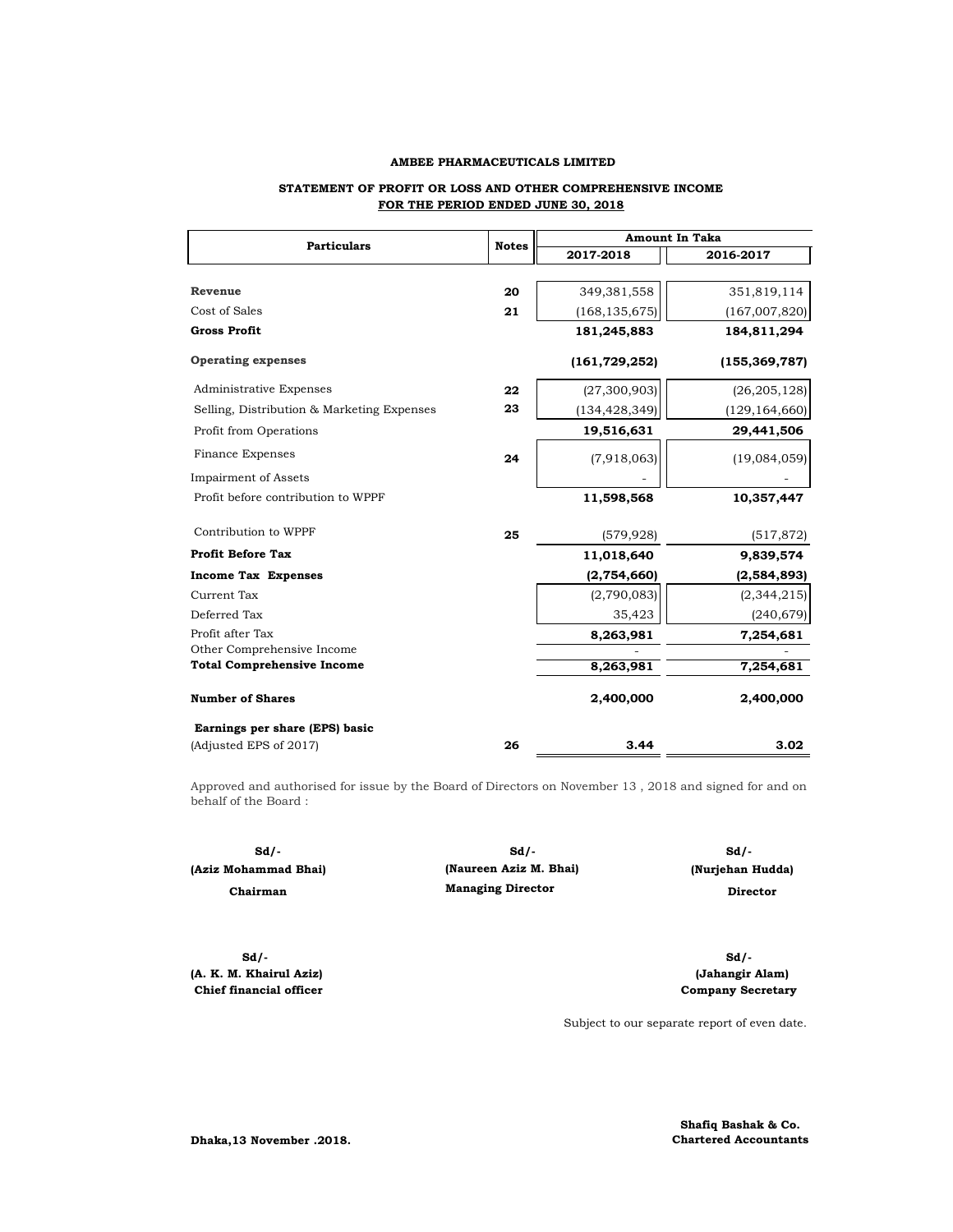# **STATEMENT OF CASH FLOWS FOR THE PERIOD ENDED JUNE 30, 2018.**

|                                                          | <b>Amount in Taka</b> |                 |  |  |
|----------------------------------------------------------|-----------------------|-----------------|--|--|
| <b>Particulars</b>                                       | 30 June 2018          | 30 June 2017    |  |  |
| <b>Cash Flows From Operating Activities :</b>            |                       |                 |  |  |
| Cash receipts from customers & others                    | 346,871,702           | 352,765,786     |  |  |
| Payments for costs, expenses & others                    | (314, 475, 376)       | (310, 787, 286) |  |  |
| Cash Generated from operating activities                 | 32,396,326            | 41,978,500      |  |  |
| Finance Expenses                                         | (7,918,063)           | (19,084,059)    |  |  |
| Income tax paid                                          | (5,852,211)           | (4,669,416)     |  |  |
| Net cash Generated from operating activities             | 18,626,052            | 18,225,025      |  |  |
| <b>Cash Flows From Investing Activities :</b>            |                       |                 |  |  |
| Purchase of Fixed Assets                                 | (5,771,000)           | (17, 131, 478)  |  |  |
| Plant and Machinery under Installation                   |                       |                 |  |  |
| Net cash (used in) / generated from investing activities | (5,771,000)           | (17, 131, 478)  |  |  |
| <b>Cash Flows From Financing Activities :</b>            |                       |                 |  |  |
| Other Finance                                            | 77,913,393            | (1,027,695)     |  |  |
| Short Term Loan                                          | (85,055,273)          | (9,737,033)     |  |  |
| Lease Finance                                            | (1, 556, 070)         | 16,310,163      |  |  |
| Dividend paid                                            | (5,068,694)           | (5,730,023)     |  |  |
| Net cash used in financing activities                    | (13, 766, 644)        | (184, 588)      |  |  |
| Net change in Cash and Cash Equivalents                  | (911, 592)            | 908,959         |  |  |
| Cash and cash equivalents as at 1 January                | 13,570,751            | 12,661,792      |  |  |
| Cash and cash equivalents (Closing)                      | 12,659,158            | 13,570,751      |  |  |
| Net Operating Cash Flow Per Share (Note -28)             | 7.76                  | 7.59            |  |  |

Approved and authorised for issue by the Board of Directors on November 13 , 2018 and signed for and on behalf of the Board :

| $Sd/$ -              | $Sd/-$                   | $Sd/-$           |
|----------------------|--------------------------|------------------|
| (Aziz Mohammad Bhai) | (Naureen Aziz M. Bhai)   | (Nurjehan Hudda) |
| Chairman             | <b>Managing Director</b> | Director         |

**Sd/- Sd/- (A. K. M. Khairul Aziz) (Jahangir Alam) Chief Financial Officer Company Secretary** 

**Subject to our separate report of even date.**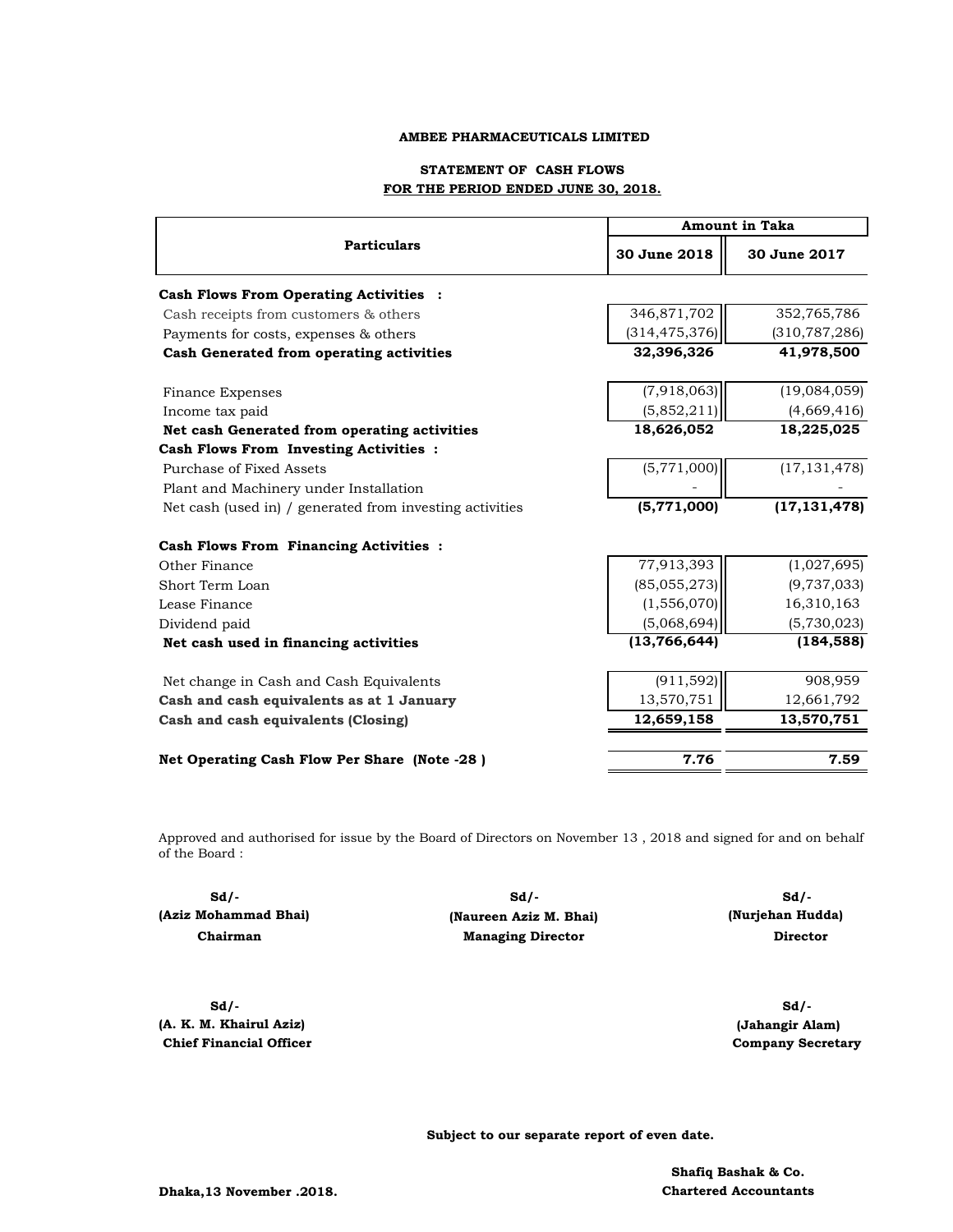# **STATEMENT OF CHANGES IN EQUITY FOR THE PERIOD ENDED JUNE 30, 2018**

|                                       | <b>Amount in Taka</b>    |                    |                 |             |  |
|---------------------------------------|--------------------------|--------------------|-----------------|-------------|--|
| <b>Particulars</b>                    | <b>Share</b>             | <b>Tax Holiday</b> | Retained        | Total       |  |
|                                       | Capital                  | <b>Reserve</b>     | <b>Earnings</b> | Amount      |  |
| Balance as at 1 July 2017             | 24,000,000               | 5,134,154          | 31,445,078      | 60,579,232  |  |
| Transactions with the equity holders: |                          |                    |                 |             |  |
| Issue Bonus Share                     |                          | -                  |                 |             |  |
| Dividend for 2017                     | $\overline{\phantom{a}}$ | ٠                  | (7,200,000)     | (7,200,000) |  |
| Net Profit after Tax 2018             | ٠                        | ٠                  | 8,263,981       | 8,263,981   |  |
| Balance as at 30 June 2018            | 24,000,000               | 5,134,154          | 32,509,059      | 61,643,213  |  |

Approved and authorised for issue by the Board of Directors on November 13 , 2018 and signed for and on behalf of the Board :

**(Aziz Mohammad Bhai) (Naureen Aziz M. Bhai)** 

**(A. K. M. Khairul Aziz) Chief financial officer**

**Sd/- Sd/- Sd/- Chairman Managing Director** 

 **(Nurjehan Hudda) Director**

**Sd/- Sd/- Company Secretary (Jahangir Alam)**

**Subject to our separate report of even date.**

**Dhaka,13 November .2018.**

**Chartered Accountants Shafiq Basak & Co.**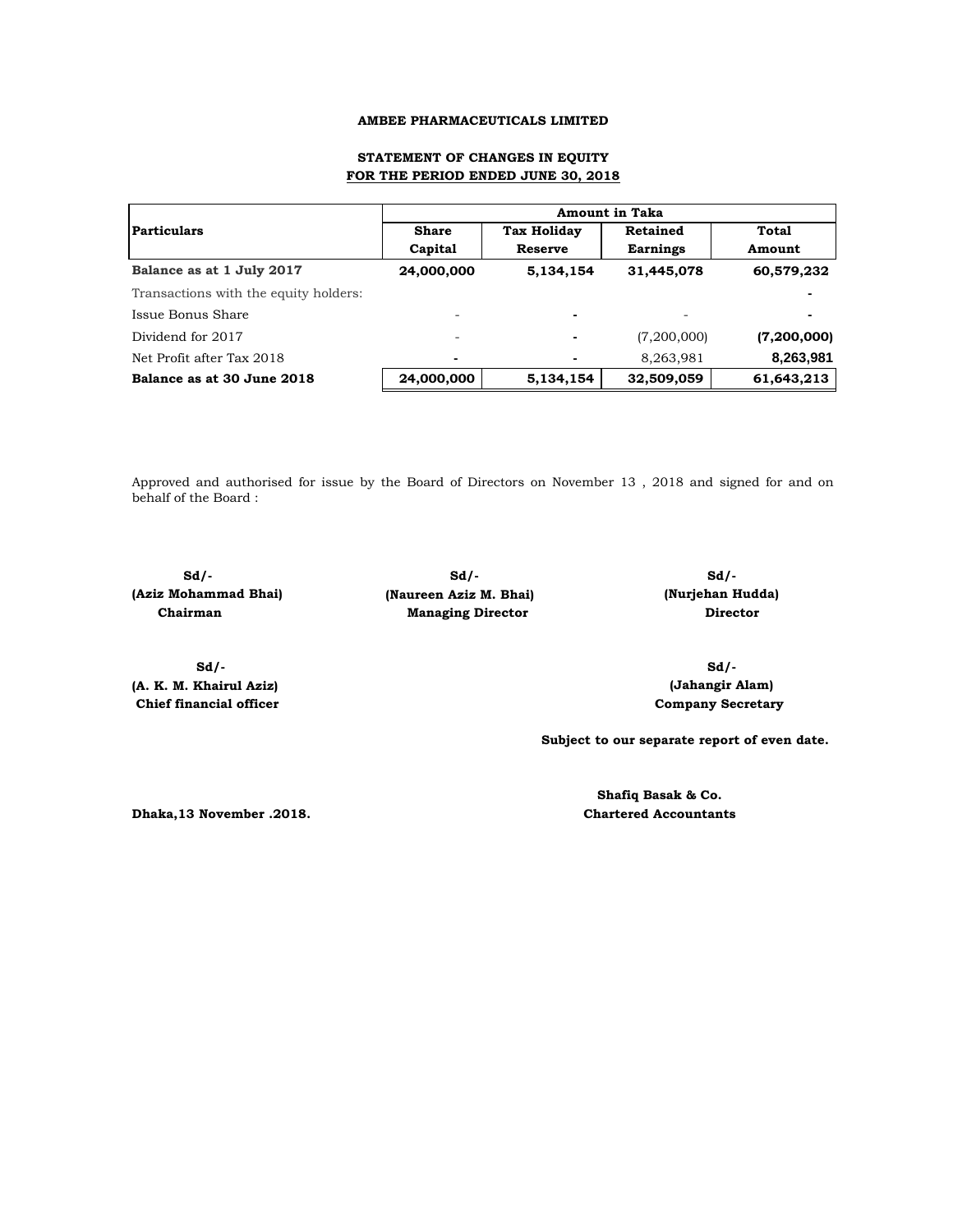# **4.00 PROPERTY, PLANT & EQUIPMENT :**

| <b>Particulars</b><br><b>Existing Units -1</b><br>Land | As on 01.07.2017 | Addition during year     | Adjustment               |                  | Rate            |                  |                           |                              |                  | <b>Net Book Value as</b> |
|--------------------------------------------------------|------------------|--------------------------|--------------------------|------------------|-----------------|------------------|---------------------------|------------------------------|------------------|--------------------------|
|                                                        |                  |                          | during year              | As on 30.06.2018 | %               | As on 01.07.2017 | Adjustment<br>during year | For the year<br>For the year | As on 30.06.2018 | on 30.06.2018            |
|                                                        |                  |                          |                          |                  |                 |                  |                           |                              |                  |                          |
|                                                        | 49,033,738       |                          |                          | 49,033,738       | $\sim$          |                  | $\overline{\phantom{a}}$  |                              | $\sim$           | 49,033,738               |
| Leasehold Land                                         | 1,215,803        |                          |                          | 1,215,803        | $\sim$          |                  |                           |                              |                  | 1,215,803                |
| <b>Factory Building</b>                                | 25,453,974       | $\overline{\phantom{a}}$ |                          | 25,453,974       | 2.5             | 13,358,762       | $\overline{\phantom{a}}$  | 302,380                      | 13,661,142       | 11,792,832               |
| Plant and Machinery                                    | 61,348,702       | 320,000                  | ÷                        | 61,668,702       | $7\overline{ }$ | 44,012,570       | $\overline{\phantom{a}}$  | 1,215,396                    | 45,227,966       | 16,440,736               |
| Deep Tube Well                                         | 1,368,000        |                          | $\overline{\phantom{a}}$ | 1,368,000        | 15              | 999,925          | $\sim$                    | 55,211                       | 1,055,136        | 312,864                  |
| Diesel Generating Set                                  | 402,000          | 44,500                   | $\overline{\phantom{a}}$ | 446,500          | 15              | 316,959          | $\sim$                    | 14,147.00                    | 331,106          | 115,394                  |
| Loose Tools                                            | 98,001           |                          | $\sim$                   | 98,001           | 15              | 92,712           | $\overline{\phantom{a}}$  | 793                          | 93,505           | 4,496                    |
| Laboratory Equipment                                   | 3,200,156        |                          |                          | 3,200,156        | 10              | 2,058,495        |                           | 114,166                      | 2,172,661        | 1,027,495                |
| Electrical Installation                                | 556,455          |                          | $\overline{\phantom{a}}$ | 556,455          | 10              | 148,862          |                           | 40,759                       | 189,621          | 366,834                  |
| Laboratory Glass Ware                                  | 41,626           |                          |                          | 41,626           | 15              | 41,432           | $\overline{\phantom{a}}$  | 29                           | 41,461           | 165                      |
| Production Equipment                                   | 1,220,541        |                          |                          | 1,220,541        | 10              | 706,990          | $\overline{\phantom{a}}$  | 51,355                       | 758,345          | 462,196                  |
| Transport and Vehicles                                 | 12,470,135       | 60,000                   | $\overline{\phantom{a}}$ | 12,530,135       | 20              | 7,285,332        | $\sim$                    | 1,042,461                    | 8,327,793        | 4,202,342                |
| Motorcycle                                             | 33,723,174       | 4,939,600                |                          | 38,662,774       | 20              | 11,095,579       |                           | 5,307,622                    | 16,403,201       | 22,259,573               |
| Furniture and Fixtures                                 | 3,496,281        | 14,400                   | $\overline{\phantom{a}}$ | 3,510,681        | 10              | 2,387,507        | $\overline{\phantom{a}}$  | 111,188                      | 2,498,695        | 1,011,986                |
| Office Equipment                                       | 11,643,986       | 392,500                  |                          | 12,036,486       | 15              | 8,558,219        |                           | 495,658                      | 9,053,877        | 2,982,609                |
| Office By-cycles                                       | 15,962           |                          |                          | 15,962           | 20              | 15,506           |                           | 91                           | 15,597           | 365                      |
| <b>Books</b>                                           | 98,060           | $\sim$                   | $\sim$                   | 98,060           | 15              | 86,818           | $\sim$                    | 1,686                        | 88,504           | 9,556                    |
| <b>Sub Total</b>                                       | 205,386,594      | 5,771,000                |                          | 211,157,594      |                 | 91,165,667       |                           | 8,752,945                    | 99,918,613       | 111,238,982              |
| Injectable (Ampoule) Unit -2                           |                  |                          |                          |                  |                 |                  |                           |                              |                  |                          |
| <b>Factory Building</b>                                | 3,627,409        |                          |                          | 3,627,409        | 2.5             | 1,124,908        |                           | 62,563                       | 1,187,470        | 2,439,939                |
| Plant and Machinery                                    | 9,221,953        |                          |                          | 9,221,953        | $7\overline{ }$ | 6,330,608        | $\overline{\phantom{a}}$  | 202,394                      | 6,533,002        | 2,688,951                |
| Production Equipment                                   | 80,500           |                          |                          | 80,500           | 10              | 60,736           | $\sim$                    | 1,976                        | 62,712           | 17,788                   |
| Transport and Vehicles                                 | 2,235,000        | $\overline{\phantom{a}}$ | $\overline{\phantom{a}}$ | 2,235,000        | 20              | 2,158,487        | $\sim$                    | 15,303                       | 2,173,790        | 61,210                   |
| Furniture and Fixture                                  | 930.903          |                          |                          | 930.903          | 10              | 739.355          |                           | 19,155                       | 758,510          | 172,393                  |
| <b>Sub Total</b>                                       | 16,095,765       | $\overline{\phantom{a}}$ |                          | 16,095,765       |                 | 10,414,094       | $\sim$                    | 301,390                      | 10,715,485       | 5,380,280                |
|                                                        |                  |                          |                          |                  |                 |                  |                           |                              |                  |                          |
| June 30, 2018 Tk.                                      | 221,482,359      | 5,771,000                | $\overline{\phantom{a}}$ | 227,253,359      |                 | 101,579,761      | $\overline{\phantom{a}}$  | 9,054,335                    | 110,634,097      | 116,619,262              |
| June 30, 2017 Tk.                                      | 188,040,718      | 33,441,641               |                          | 221,482,359      |                 | 92,585,114       | $\sim$                    | 8,721,648                    | 101,579,762      | 119,902,598              |

| Note : Depreciation Charged to :    | 30-06-2018 | 30-06-2017 |
|-------------------------------------|------------|------------|
| Cost of Goods Sold (Note - 17)      | 2.095.628  | 1,132,085  |
| Administrative Expenses (Note - 18) | 6.958.708  | 512.170    |
|                                     |            |            |

|     | 30-06-2018 | 30-06-2017 |
|-----|------------|------------|
|     | 2,095,628  | 1,132,085  |
|     | 6.958.708  | 512.170    |
| Tk. | 9,054,335  | 1,644,255  |

This includes written down value of lease hold assets of TK. 4157,497 which is made up as follows: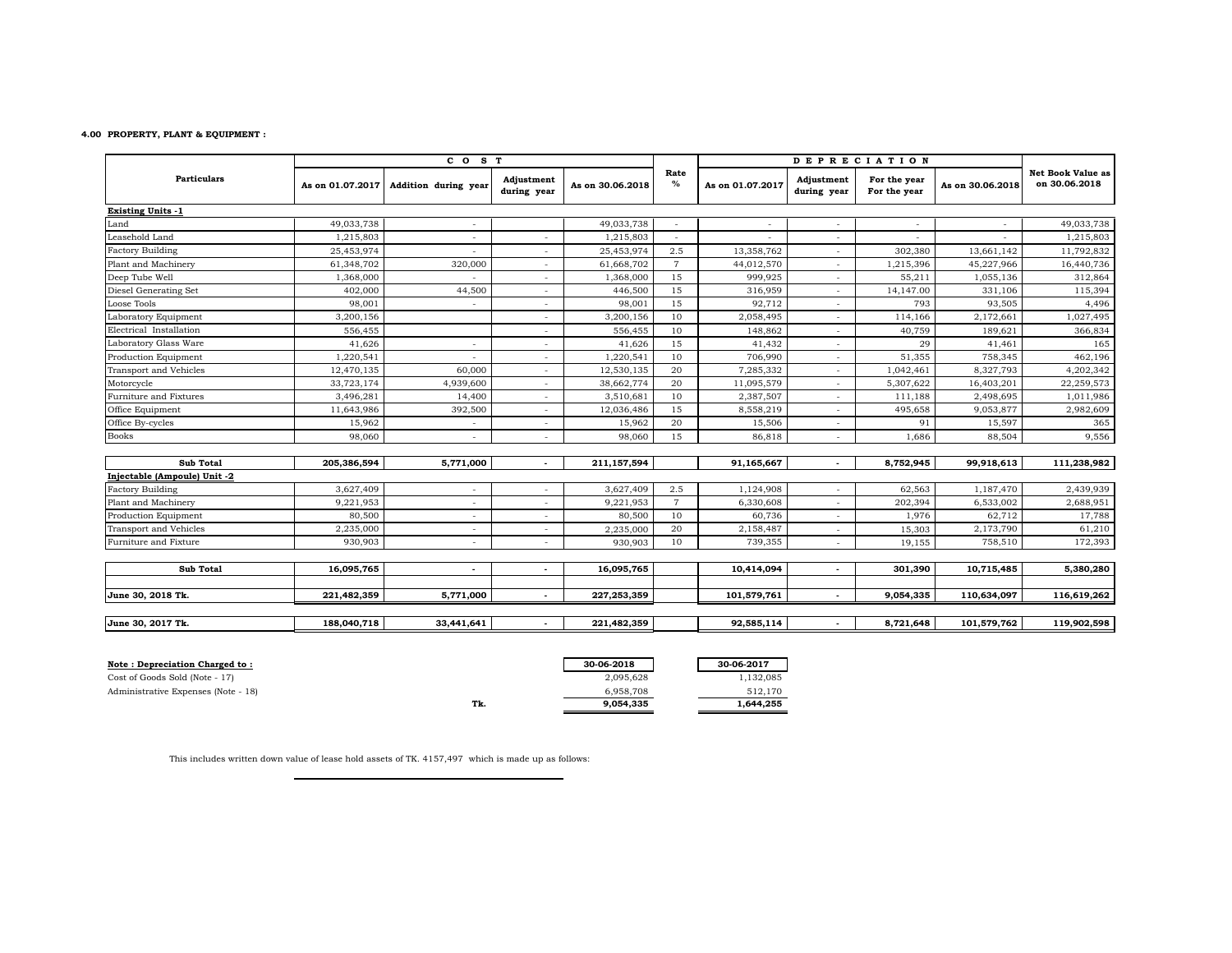# **ACCOUNTING POLICY AND EXPLANATORY NOTES TO THE FINANCIAL STATEMENTS. AS AT AND FOR THE YEAR ENDED 30TH JUNE, 2018.**

#### **1 The Background and Activities of the Company**

#### **1.1 Status of the Company**

The Ambee Pharmaceuticals Limited (the "Company"), was incorporated in Bangladesh as a public company on 4th February, 1976. It commenced commercial operation in 1978 and went for public issue of shares in 1986. The shares of the Company are listed in the Dhaka and Chittagong Stock Exchanges of Bangladesh.

The registered office of the company is located at 184/1, Tejgaon I/A, Dhaka – 1208 and the manufacturing plant is located at same place at 184/1, Tejgaon I/A, Dhaka – 1208.

#### **1.2 Principal Activities**

The principal activities of the company were manufacturing of pharmaceuticals drugs and medicines and sales thereof.

#### **2 Bases of Financial Statements-Its Preparation and Presentation**

#### **2.1 Measurement Bases**

The financial statements have been prepared on the Historical Cost convention. The financial statements therefore, do not take into consideration the effect of inflation.

#### **2.2 Reporting Framework and Compliance thereof**

The financial statements have been prepared in compliance with the requirements of the Companies Act 1994, the Securities and Exchange Rules 1987, the Listing Regulations of Dhaka and Chittagong Stock Exchanges and other relevant local laws and regulations as applicable and in accordance with the applicable Bangladesh Financial Reporting Standards (BFRSs) including Bangladesh Accounting Standards (BASs) adopted by the Institute of Chartered Accountants of Bangladesh (ICAB) in accordance with International Accounting Standards (IASs) and International Financial Reporting Standards (IFRSs).

#### **2.3 Presentation of Financial Statements**

The presentation of these financial statements is made in accordance with the guidelines provided by BAS 1: Presentation of Financial Statements.

# **The financial statements comprises of:**

- (a) Statement of Financial Position as at June 30,2018;
- (b) Statement of Profit or Loss and Other Comprehensive Income for the Year ended June 30, 2018;
- (c) Statement of Changes in Equity as at June 30, 2018;
- (d) Statement of Cash Flows for the Year ended June 30, 2018 ; and
- (e) Notes to the financial statements comprising summary of significant accounting policies and explanatory information.

#### **2.4 Reporting Period**

The financial statements cover for the period of 12 months from July 01, 2016 to June 30, 2018.

#### **2.5 Authorization for Issue**

The financial statements have been authorized for issue by the Board of Directors on ………..., 2018.

## **2.6 Functional and Presentation Currency**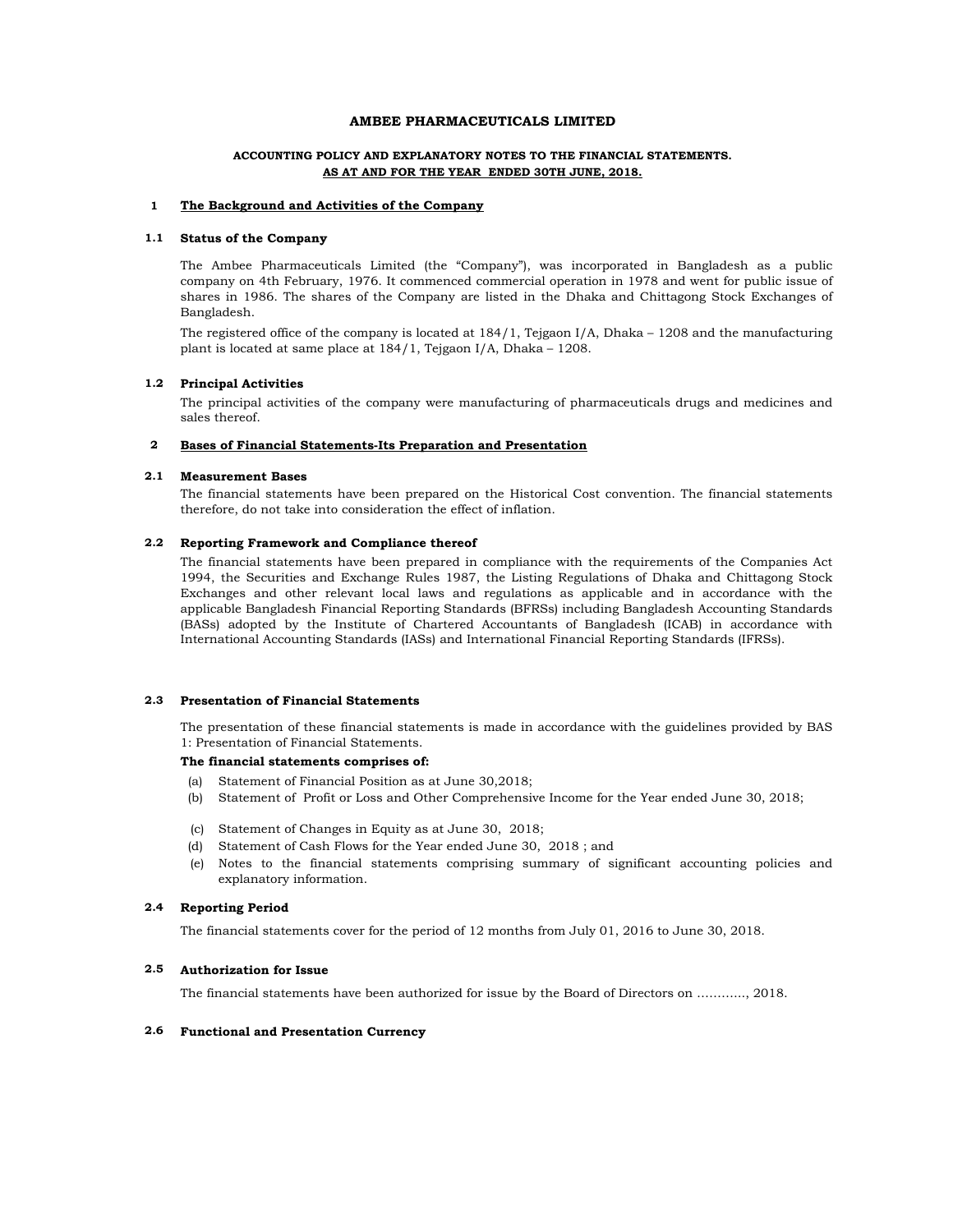Items included in these financial statements are measured using the currency of the primary economic environment in which the company operates ('the functional currency'). These financial statements are presented in Bangladesh Taka (Taka/Tk./BDT) which is also the functional currency of the company. All financial information presented has been rounded off to the nearest Taka except where indicated otherwise.

## **2.7 Comparative Information**

Comparative information has been disclosed in respect of the year 2016 & 2017 for all numerical information in the financial statements and also the narrative and descriptive information where it is relevant for understanding of the current period's financial statements.

Figures have been re-arranged wherever considered necessary to ensure better comparability with the current period.

#### **2.8 Use of Estimates and Judgments**

The preparation of financial statements requires management to make judgments, estimates and assumptions that affect the application of accounting policies and the reported amounts of assets, liabilities, income and expenses. Actual results may differ from these estimates.

Estimates and underlying assumptions are reviewed on an ongoing basis.Revision of accounting estimates is recognized in the period in which the estimate is revised if the revision affects only that period, or in the period of revision and future periods if the revision affects both current and future periods.

In particular, the key areas of estimation, uncertainty and critical judgments in applying accounting policies that have the most significant effect on the amounts recognized in the financial statements are described in the following notes:

| Note: 3.8   | Income tax expense            |
|-------------|-------------------------------|
| Note: 3.2.3 | Depreciation on Fixed Assets. |
| Note: 3.6   | Inventories                   |
| Note: 15    | Liabilities for Expenses      |

#### **3 Significant Accounting Policies**

The accounting principles and policies in respect of material items of financial statements set out below have been applied consistently to all periods presented in these financial statements.

#### **3.1 Revenue Recognition**

In compliance with the requirements of BAS 18: Revenue, revenue receipts from customers against sales is recognized when products are dispatched to customers, that is, when the significant risk and rewards of ownership have been transferred to the buyer, recovery of the consideration is probable, the associated costs and possible return of goods can be estimated reliably, and there is no continuing management involvement with the goods.

#### **3.1.1 Turnover**

Turnover for the year comprises local sales.

#### **3.2 Property, Plant and Equipment**

#### **3.2.1 Recognition and Measurement**

This has been stated at cost less accumulated depreciation in compliance with the requirements of BAS 16: Property, Plant and Equipment. The cost of acquisition of an asset comprises its purchase price and any directly attributable cost of bringing the assets to its working condition for its intended use inclusive of inward freight, duties and non-refundable taxes.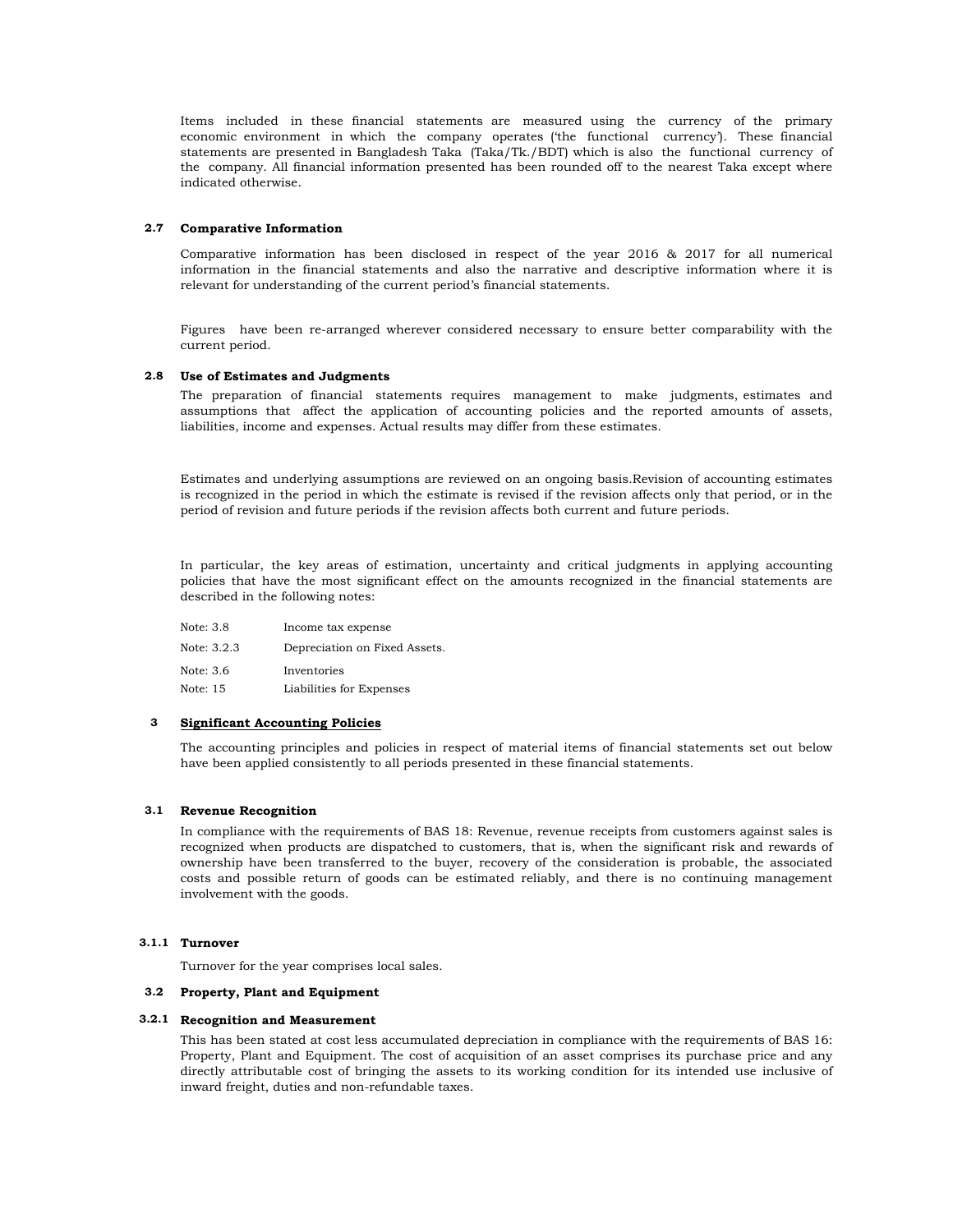#### **3.2.2 Subsequent Expenditure**

The company recognizes in the carrying amount of an item of property, plant and equipment the cost of replacing part of such an item when that cost is incurred, it is probable that the future economic benefits embodied with the item will flow to the company and the cost of the item can be measured reliably. Expenditure incurred after the assets have been put into operation, such as repairs and maintenance is normally charged off as revenue expenditure in the period in which it is incurred. In situation where it can be clearly demonstrated that the expenditure has resulted in an increase in the future economic benefit expected to be obtained from the use of the fixed assets, the expenditure is capitalized as an additional cost of the assets. All other costs are recognized to the statement of profit or loss and other comprehensive income account as expenses if incurred. All up gradation/enhancement are generally charged off as revenue expenditure unless they bring similar significant additional benefits.

## **3.2.3 Depreciation on Fixed Assets (Note-4.00)**

Depreciation is provided to amortize the cost of the assets after commissioning, over the period of their expected useful lives, in accordance with the provisions of BAS 16: Property, Plant and Equipment. Depreciation is provided at the following rates on reducing balance basis:

| <b>Particulars</b>      | Rate   |
|-------------------------|--------|
| <b>Factory Building</b> | 2.50%  |
| Plant & Machinery       | 7.00%  |
| Deep Tube Well          | 15.00% |
| Diesel Generating Set   | 15.00% |
| Loose Tools             | 15.00% |
| Laboratory Equipment    | 10.00% |
| Electrical Installation | 10.00% |
| Laboratory Glassware    | 15.00% |
| Production Equipment    | 10.00% |
| Transport and Vehicles  | 20.00% |
| Motor Cycle             | 20.00% |
| Furniture and Fixtures  | 10.00% |
| Office Equipment        | 15.00% |
| Office By-cycles        | 20.00% |
| <b>Books</b>            | 15.00% |

## **3.2.4 Leases**

A finance lease is a lease that transfer substantially all the risks and rewards incidental to ownership of an asset. Title may or may not be transferred eventually. Financial lease are capitalized at the commencement of the lease term at amounts equal to the fair value of the leased property or, if lower, the present value of the minimum lease payments.

Asset under finance leases are recognized in the statement of financial position and the future lease payments are recognized as lease liabilitiy. Expenses for the period correspond to depreciation of the leased assets and interest cost for the lease finance are charged in the statement of comprehensive income.

#### **3.2.5 Disposal of Fixed Assets**

On disposal of fixed assets, the cost and accumulated depreciation are eliminated and gain or loss on such disposal is reflected in the statement of profit or loss and other comprehensive income, which is determined with reference to the net book value of the assets and net sales proceeds.

## **3.2.6 Capital Work-In-Progress**

Amount paid for acquiring of fixed assets and the cost of assets not put to use at the year-end are disclosed under capital work-in-progress.

#### **3.3 Financial Instruments**

Non-derivative financial instruments comprise investment in shares, accounts and other receivables, cash and cash equivalents, borrowings and other payables.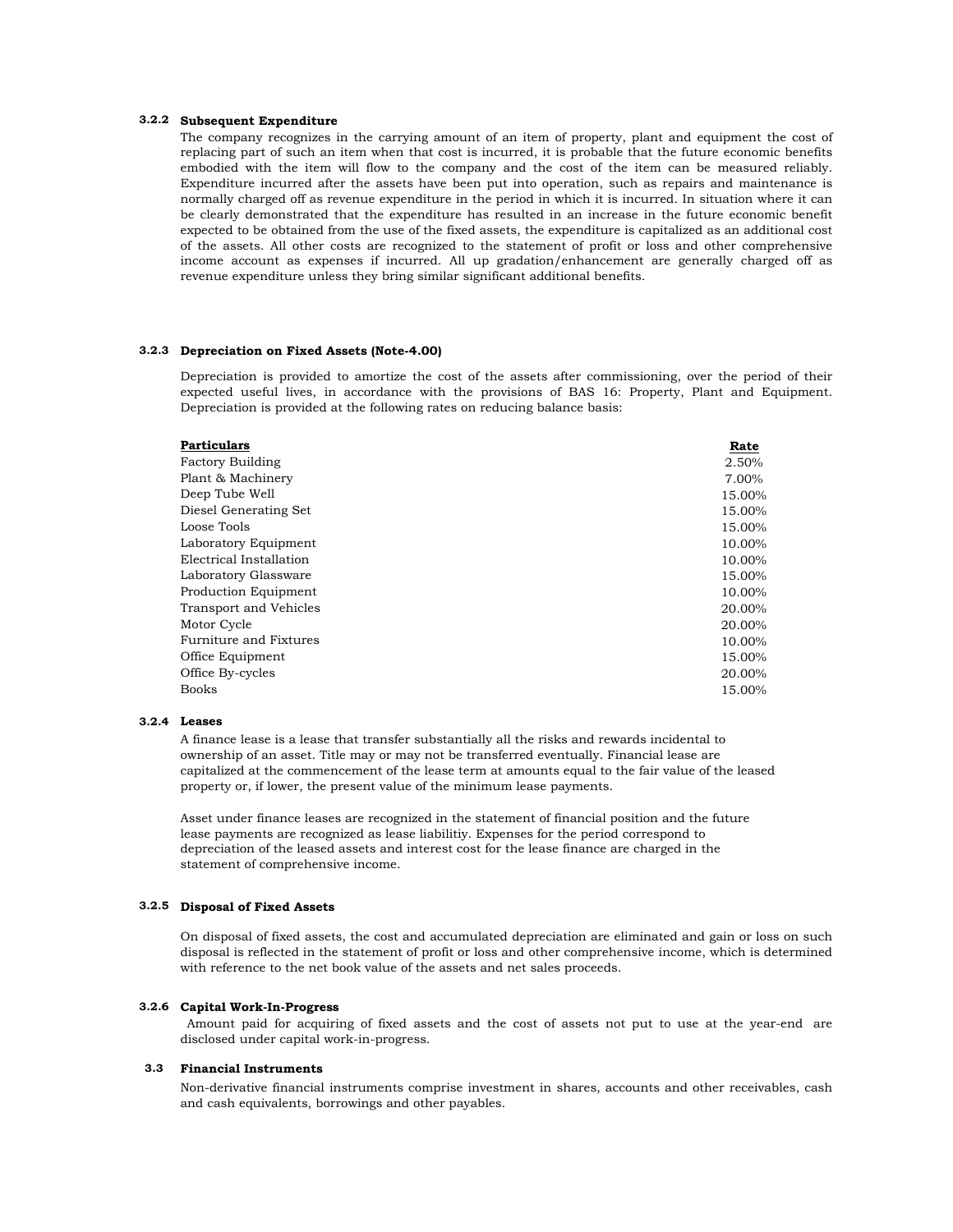#### **3.3.1 Financial Assets**

Financial assets of the company include cash and cash equivalents, accounts receivable and other receivables. The company initially recognizes receivable on the date they are originated. All others financial assets are recognized initially on the date at which the company becomes a party to the contractual provisions of the transactions. The company derecognizes a financial asset when, and only when the contractual rights or probabilities of receiving the cash flows from the asset expire or it transfer the rights to receive the contractual cash flows on the financial asset in a transaction in which substantially all the risk and rewards of ownership of the financial asset are transferred.

#### **3.3.1(a) Trade Receivable (Note- 6.00)**

Trade receivable are created at original invoice amount less any provisions for doubtful debts. Provisions are made where there is evidence of a risk of non-payment, taking into account aging, previous experience and general economic conditions. When an accounts receivable is determined to be uncollected it is written off, firstly against any provision available and then to the profit and loss account. Subsequent recoveries of amounts previously provided for, are credited to the profit and loss account.

#### **3.3.1(b) Cash and Cash Equivalents (Note- 8.00)**

Cash and cash equivalents include cash in hand and with banks on current and deposit accounts which are held and available for use by the company without any restriction. There is insignificant risk of change in value of the same.

#### **3.3.1(c) Advances and Deposits (Note- 7.00)**

Advances are initially measured at cost. After initial recognition, advances are carried at cost less deductions, adjustments or charges to other account heads.

Deposits are measured at payment value.

#### **3.4 Financial Liability**

Financial liabilities are recognized initially on the transaction date at which the company becomes a party to the contractual provisions of the liability. The company derecognizes a financial liability when its contractual obligations are discharged or cancelled or expire.

Finance liabilities include payable for expenses, liability for capital expenditure and other current liabilities.

#### **3.5 Impairment**

#### **(a) Financial Assets**

Trade receivable and other receivables are assessed at each reporting date to determine whether there is any objective evidence of impairment. Financial assets are impaired if objective evidence indicates that a loss event has occurred after the initial recognition of the asset and that the loss event had a negative effects on the estimated future cash flows of that asset, that can be estimated reliably. Objective evidence that financial assets are impaired can include default or delinquency by a debtor, indications that a debtor or issuer will enter bankruptcy etc.

#### **(b) Non-Financial Assets**

An asset is impaired when its carrying amount exceeds its recoverable amount. The company assesses at each reporting date whether there is any indication that an asset may be impaired. If any such indication exists, the company estimates the recoverable amount of the asset. The recoverable amount of an asset is the higher of its fair value less costs to sell and its value in use. Carrying amount of the assets is reduced to its recoverable amount by recognizing an impairment loss if, and only if, the recoverable amount of the asset is less than its carrying amount. Impairment loss is recognized immediately in statement of profit or loss and other comprehensive income unless the asset is carried at revalued amount.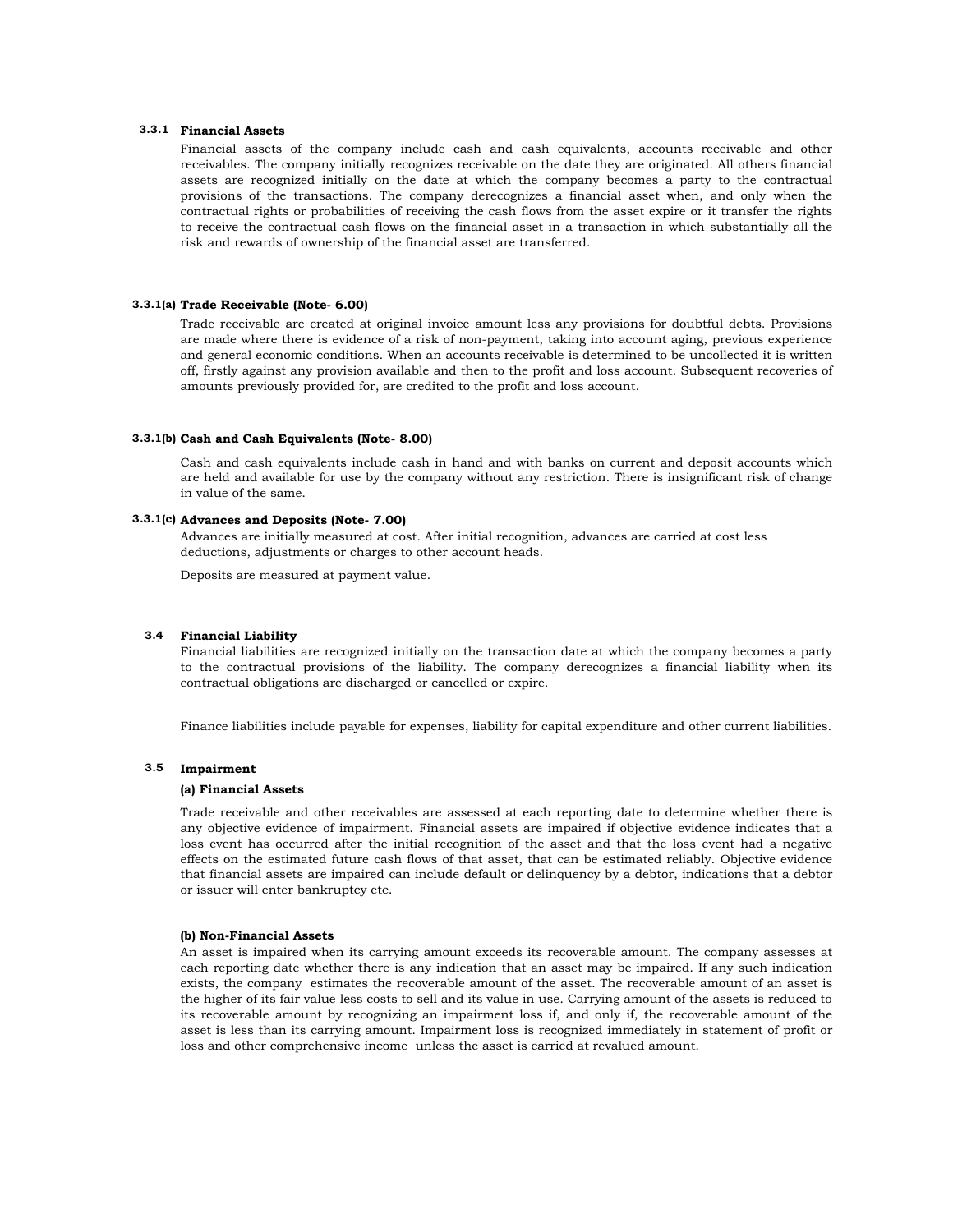#### **3.6 Inventories**

Inventories are carried at the lower of cost and net realizable value as prescribed by BAS 2: Inventories. Cost is determined on weighted average cost basis. The cost of inventories comprises of expenditure incurred in the normal course of business in bringing the inventories to their present location and condition. Net realizable value is based on estimated selling price less any further costs expected to be incurred to make the sale.

#### **3.7 Provisions**

A provision is recognized in the statement of financial position when the company has a legal or constructive obligation as a result of a past event, it is probable that an outflow of economic benefits will be required to settle the obligation and a reliable estimate can be made of the amount of the obligation. Provision is ordinarily measured at the best estimate of the expenditure required to settle the present obligation at the date of statement of financial position. Where the effect of time value of money is material, the amount of provision is measured at the present value of the expenditures expected to be required to settle the obligation.

#### **3.8 Income Tax Expense**

Income tax expenses comprise current and deferred taxes. Income tax expenses are recognized in the statement of profit or loss and other comprehensive income except to the extent that it relates to items recognized directly in equity, in which case it is recognized in equity.

#### **(a) Current Tax**

Current tax is the expected tax payable on the taxable income for the period, using tax rates enacted or substantively enacted at the reporting date, and any adjustment to tax payable in respect of previous periods. The tax rate used for the reporting periods is as follows:

| Year |                                   | Tax rate |
|------|-----------------------------------|----------|
| 2016 |                                   | 25.00%   |
| 2017 |                                   | 25.00%   |
| 2018 | (1st July, 2017 to 30 June, 2018) | 25.00%   |

The company qualifies as a "Publicly Traded Company"; hence the applicable Tax Rate is 25.00%.

#### **(b) Deferred Tax**

The company has recognized deferred tax using balance sheet method in compliance with the provisions of BAS 12: Income Taxes. The company's policy of recognition of deferred tax assets/ liabilities is based on temporary differences (Taxable or deductible) between the carrying amount (Book value) of assets and liabilities for financial reporting purpose and its tax base, and accordingly, deferred tax income/expenses has been considered to determine net profit after tax and earnings per shares (EPS).

A deferred tax asset is recognized to the extent that it is probable that future taxable profit will be available, against which temporary differences can be utilized. Deferred tax assets are reviewed at each reporting date and reduced to the extent that it is no longer probable that the related tax benefit will be realized.

#### **3.9 Borrowing Cost**

Borrowing costs are recognized as expenses in the period in which they are incurred unless capitalization of such is allowed under BAS 23 : Borrowing Costs.

#### **3.10 Employee Benefits**

The Company operates a contributory provident fund for its Head Office Staff. Assets of provident fund are held in a separate trustee who administrated fund as per the relevant rules and is funded by payments from employees and by the Company at pre-determined rates. The Company's contribution to the provident fund is charged off as revenue expenditure in the period to which the contributions relate.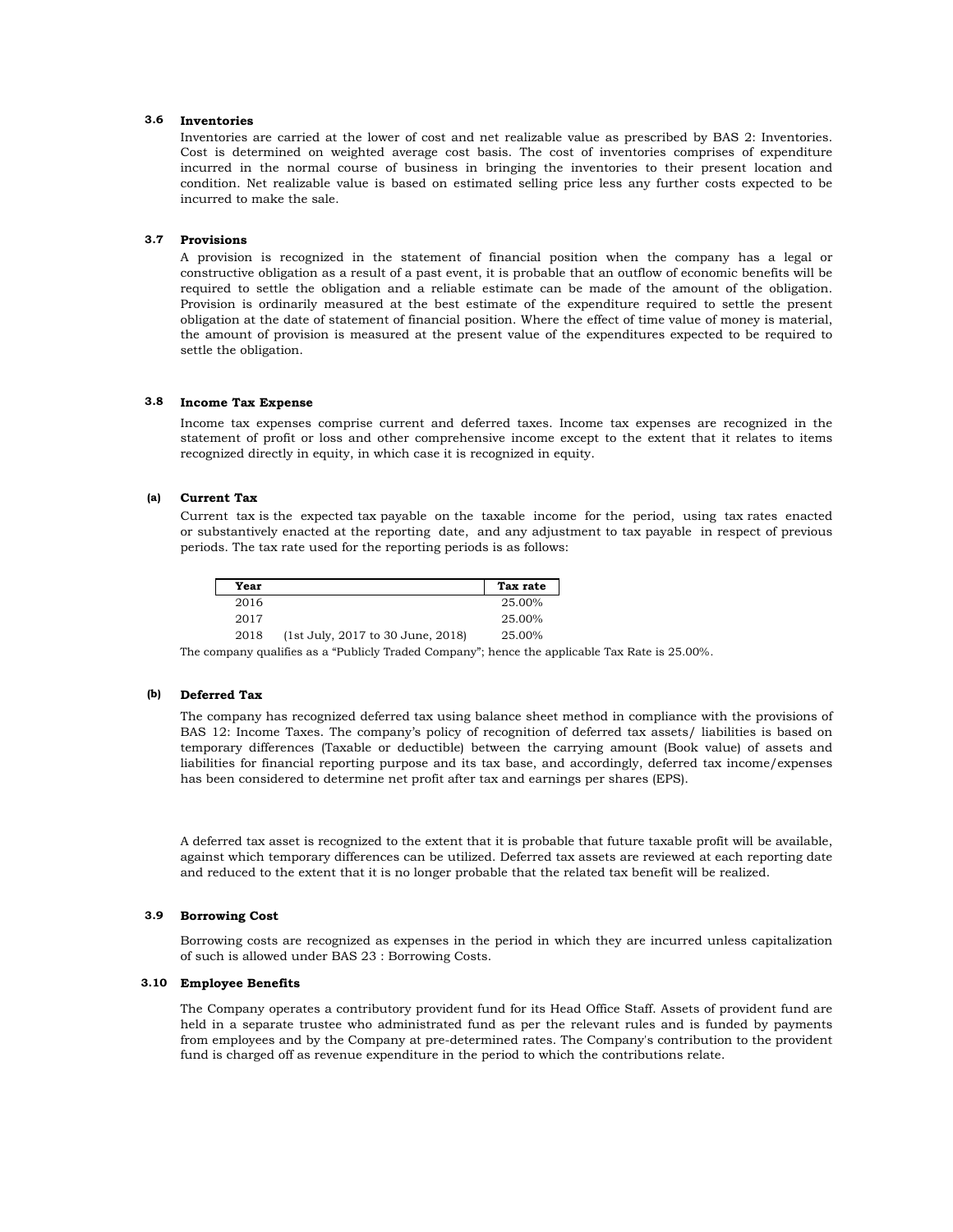#### **3.11 Contribution to Workers' Profit Participation/ Welfare Funds**

This represents 5% of net profit before tax contributed by the company as per provisions of the Bangladesh Labor Law, 2006 and is payable to workers as defined in the said law.

#### **3.12 Proposed Dividend**

The amount of proposed dividend has not been accounted for but disclosed in the notes to the financial statements along with dividend per share in accordance with the requirements of the Para 125 of Bangladesh Accounting Standard (BAS) 1: Presentation of Financial Statements. Also, the proposed dividend has not been considered as "Liability" in accordance with the requirements of the Para 12 & 13 of Bangladesh Accounting Standard (BAS) 10: Events After The Reporting Period, because no obligation exists at the time of approval of accounts and recommendation of dividend by the Board of Directors.

Dividend proposed by the board of directors for the year under review shall be accounted for after the approval of the shareholders in the annual general meeting.

# **3.13 Earnings per Share (EPS)**

This has been calculated by dividing the basic earnings by the weighted average number of ordinary shares outstanding during the period.

## **Basic earnings**

This represents earnings for the year attributable to ordinary shareholders. As there was no preference dividend, minority interest or extra ordinary items, the net profit after tax for the year has been considered as fully attributable to the ordinary shareholders,

# **Weighted Average Number of Ordinary Share Outstanding during the period**

This represents the number of ordinary shares outstanding at the beginning of the year plus the number of ordinary shares during the period multiplied by a time-weighting factor. The time-weighting factor is the number of days the specific shares are outstanding as a production of the total number of days in the period.

# **Diluted Earnings per Share**

No diluted EPS is required to be calculated for the period as there was no scope for dilution.

#### **3.14 Foreign Currency Transactions**

Foreign currency transactions are recorded at the applicable rates of exchange ruling at the transaction date. The monetary assets and liabilities, if any, denominated in foreign currencies at the financial position date are translated at the applicable rates of exchanges ruling at that date. Any gain or loss due to exchange differences are recognized as revenue income/expense in compliance with the provisions of BAS 21: The Effects of Changes in Foreign Exchange Rates.

#### **3.15 Statement of Cash Flows**

The Statement of cash Flows has been prepared in accordance with the requirements of BAS 7: Statement of Cash Flows. The Cash generated from operating activities has been reported using the Direct Method as prescribed by the Security and Exchange Rules,1987 and as the benchmark treatment of BAS 7,whereby major classes of gross cash payments from operating activities are disclosed.

#### **3.16 Event after Reporting Period**

Event after reporting period that provide additional information about the company's position at the date of statement of Financial Position or those that indicate the going concern assumption is not appropriate are reflected in the financial statements. Events after the reporting period that are not adjusting events are disclosed in the notes when material.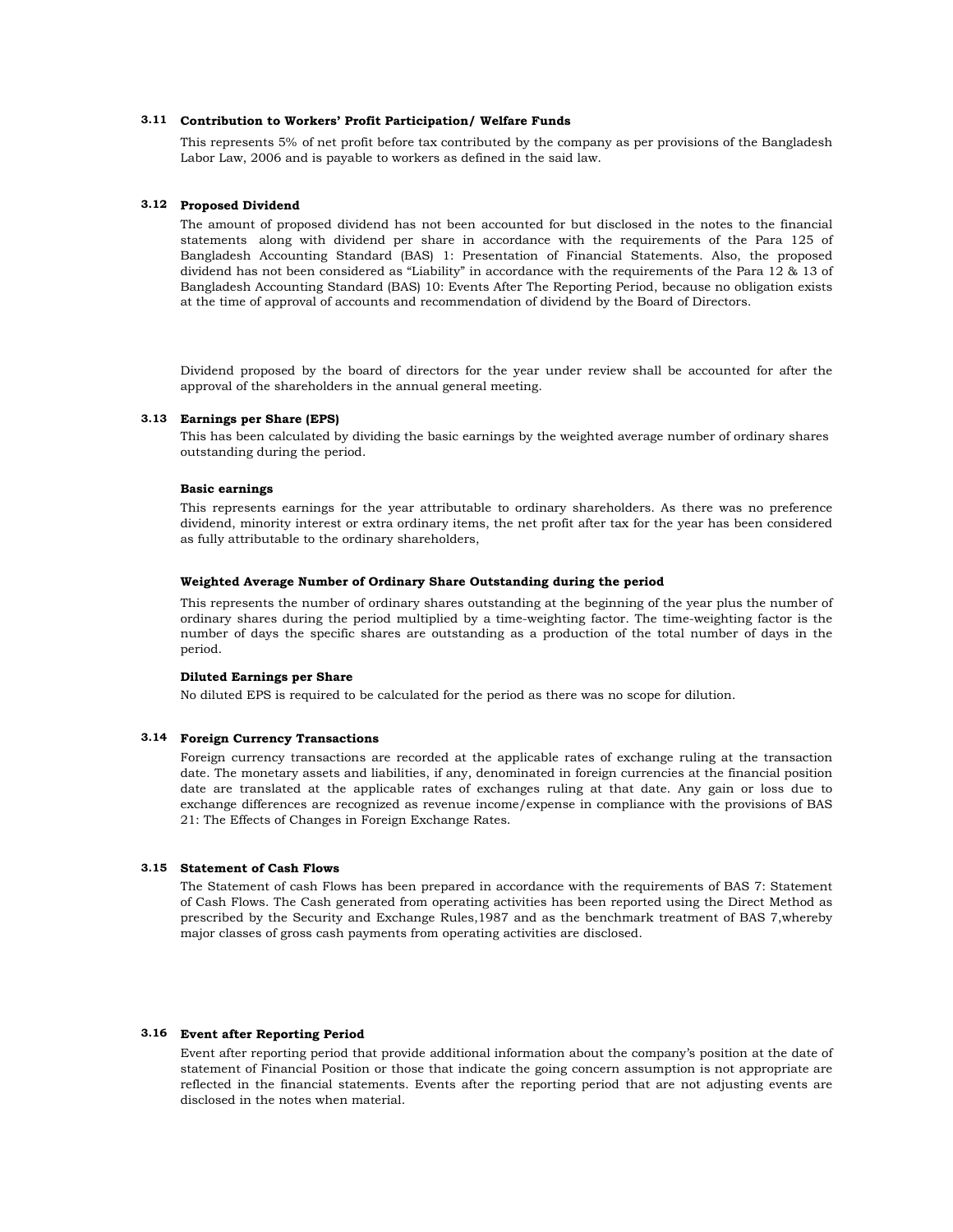## **3.17 Other regulatory compliance**

As required, Ambee Pharmaceuticals Limited also complies with the following major regulatory provisions in addition to the Companies Act 1994, the Securities and Exchange rules 1987 and other applicable laws and regulations:

The Income Tax Ordinance 1984 The Income Tax Rules 1984 The Securities and Exchange Commission Ordinance 1969 The Securities and Exchange Commission Act 1993 The Value Added Tax Act 1991 The Value Added Tax Rules 1991 The Labour Law 2006

#### **3.18 Going concern**

The company has adequate resources to be in operation for a foreseeable future and the directors continue to adopt going concern basis in preparing the financial statements. The current resources of the company provide sufficient fund to meet the present requirements of its existing business.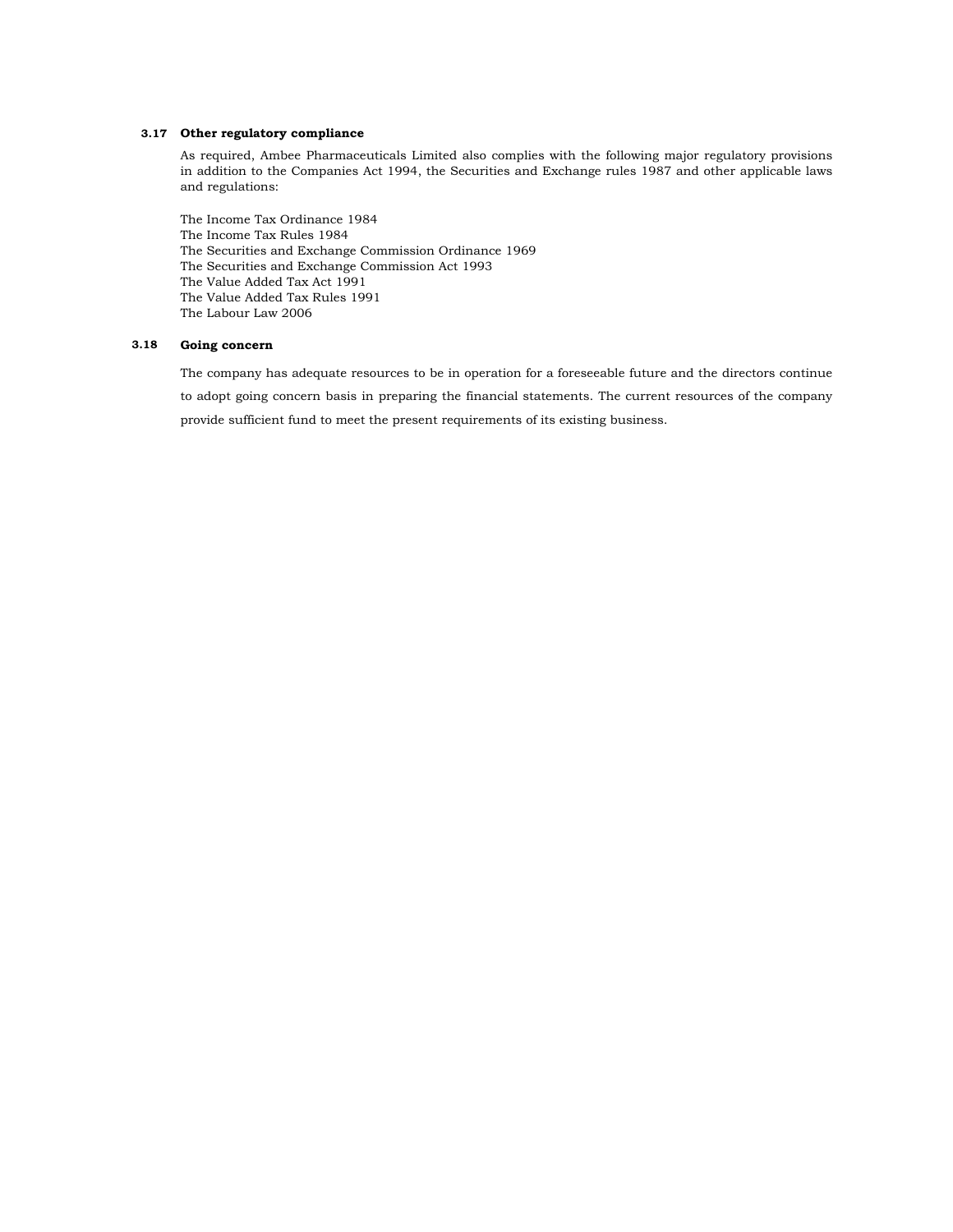#### **5.00 Inventories**

This is made up as follows :

| <b>Particulars</b>    | <b>Amount in Taka</b> |              |
|-----------------------|-----------------------|--------------|
|                       | 30 June 2018          | 30 June 2017 |
| Raw materials         | 62,233,624            | 65,913,118   |
| Packing materials     | 34,888,311            | 39,378,472   |
| Promotional materials | 922.244               | 1,018,281    |
| Work-in-process       | 6,798,986             | 5,490,659    |
| Finished goods        | 47,854,958            | 51,614,104   |
| Materials-in-transit  | 1.252.000             | 2.009.792    |
|                       | 153,950,123           | 165.424.426  |

#### **6.00 Trade Receivables**

a) Trade Receivables of Tk. 72,552,402 (June 30,2017 - 70,042,546) is considered good in respect of which the company holds no security other than the debtors personal security.

b) No amount was due by the directors (including Managing director), managing agents, managers and other officers of the company and any of them severally or jointly with any other person.

| c) |  | Debtors outstanding for a period |  |  |  |
|----|--|----------------------------------|--|--|--|
|----|--|----------------------------------|--|--|--|

|      | Above six months                                | 31,923,763 | 32,013,950 |
|------|-------------------------------------------------|------------|------------|
|      | Below six months                                | 40,628,639 | 38,028,596 |
|      |                                                 | 72,552,402 | 70,042,546 |
| 7.00 | Advances, Deposits & Pre-payments:              |            |            |
|      | a) Advances                                     | 84,505,859 | 78,278,417 |
|      | b) Deposit and Prepayments                      | 3,598,361  | 4,360,598  |
|      |                                                 | 88,104,220 | 82,639,015 |
|      | a) Advances                                     |            |            |
|      | Advances to staff                               | 3,228,194  | 3,853,960  |
|      | Advance Rent                                    | 1,325,600  | 1,427,600  |
|      | Income tax                                      | 49,872,949 | 44,020,738 |
|      | Against purchases and expenses                  | 12,374,475 | 12,574,163 |
|      | Associated Undertaking                          | 17,704,641 | 16,401,956 |
|      | Sub total                                       | 84,505,859 | 78,278,417 |
|      | b) Deposit and Prepayments                      |            |            |
|      | VAT deposit                                     | 1,009,181  | 1,013,626  |
|      | L/C Margin                                      | 1,252,000  | 2,009,792  |
|      | Guarantee Margin                                | 20,715     | 20,715     |
|      | Other Deposits                                  | 1,291,465  | 1,291,465  |
|      | Pre-payments                                    | 25,000     | 25,000     |
|      | Sub total                                       | 3,598,361  | 4,360,598  |
| 8.00 | <b>Cash &amp; Cash Equivalents</b>              |            |            |
|      | In hand                                         | 9,545,752  | 9,765,342  |
|      | At banks:                                       | 3,113,406  | 3,805,409  |
|      | In current account                              | 3,031,891  | 3,723,893  |
|      | In in-operative account                         | 81,515     | 81,515     |
|      |                                                 | 12,659,158 | 13,570,751 |
|      | 09.00 Share Capital                             |            |            |
|      | This is made up as follows :                    |            |            |
|      | <b>Authorised Capital</b>                       |            |            |
|      | 2,500,000 Ordinary Shares of Tk. 10 each        | 25,000,000 | 25,000,000 |
|      | Issued, Subscribed and paid-up Capital          |            |            |
|      | By Cash                                         |            |            |
|      | 1,821,008 Ordinary Shares of Tk. 10 each fully  |            |            |
|      | paid up in cash.                                | 18,210,080 | 18,210,080 |
|      | Other than Cash                                 |            |            |
|      | 178,992 Ordinary Shares of Tk. 10 each paid-up  |            |            |
|      | in full for consideration other-wise than cash. |            |            |
|      |                                                 | 1,789,920  | 1,789,920  |
|      | By issue of Bonus Share                         |            |            |
|      | 400,000 Bonus Shares of Tk.10 each Issued for   |            |            |
|      | the year 2013                                   | 4,000,000  | 4,000,000  |
|      |                                                 | 24,000,000 | 24,000,000 |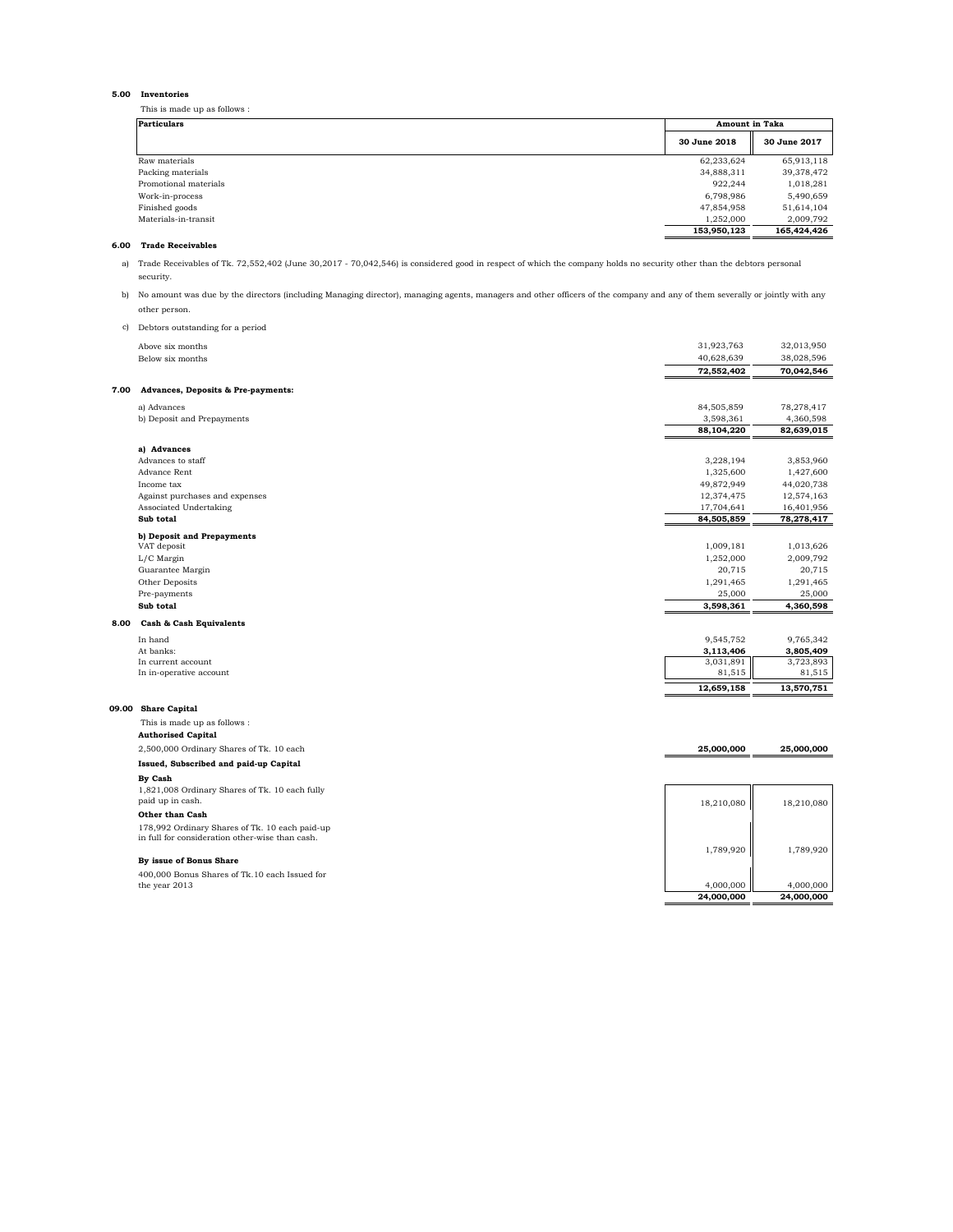## **a) The break-up of share-holding is given below :**

| <b>Particulars</b>               |                     | 2017-2018 |                     | 2016-2017 |  |
|----------------------------------|---------------------|-----------|---------------------|-----------|--|
|                                  | <b>No of Shares</b> |           | <b>No of Shares</b> | $\%$      |  |
| Sponsors, Directors & Associates | 1,591,330           | 66.31     | 1,591,330           | 66.31     |  |
| ICB & Institutions               | 172,003             | 7.16      | 105.915             | 4.41      |  |
| Foreign Investors                | 214.790             | 8.95      | 214.790             | 8.95      |  |
| General Public                   | 421.877             | 17.58     | 487.965             | 20.33     |  |
|                                  | 2.400.000           | 100       | 2.400.000           | 100       |  |

**b**) The distribution schedule showing the number of shareholders' and their shareholdings in Percentage has been disclosed as a requirement of the "Listing Regulation" of Dhaka and Chittagong Stock Exchanges as on 30 June, 2018.

| <b>Range of Holdings</b>    | <b>Number of Shareholders</b> | <b>No. of Shares</b> | Holdings |
|-----------------------------|-------------------------------|----------------------|----------|
| Less than 500 shares        | 2018                          | 186,334.00           | 7.76%    |
| 501 to 5,000 shares         | 211                           | 295,311.00           | 12.30%   |
| 5,001 to 10,000 shares      |                               | 40.549.00            | 1.69%    |
| 10,001 to 20,000 shares     |                               | 51.247.00            | 2.14%    |
| 20,001 to 30,000 shares     |                               | 20,500.00            | 0.85%    |
| 30,001 to 40,000 shares     |                               |                      | $0.00\%$ |
| 40,001 to 50,000 shares     |                               | 144,120.00           | 6.01%    |
| 50,001 to 100,000 shares    |                               |                      |          |
| 100,001 to 1,000,000 shares |                               | 214,790              | 8.95%    |
| Over $1.000,000$ shares     |                               | 1.447.149            | 60.30%   |
|                             | 2.243                         | 2.400.000            | 100.%    |

#### **c) Market Price :**

The shares are listed in the Dhaka and Chittagong Stock Exchanges, on 30.06.2018 each share was quoted at Tk. 591.7.10 (on 30.06.2017 - Tk. 406.10) in the Dhaka Stock<br>Exchange Ltd. and Tk. 590.70 (on 30.10. 2017 - Tk. 399.

# **d) Option on unissued shares :**

There is no option regarding authorised capital not yet issued but can be used to increase the issued, subscribed and paid-up capital through the issuance of new shares against cash contributions and bonus.

#### **10.00 Tax-Holiday Reserve**

This is being provided out of Tax-Holiday Profit to invest in the same undertaking or in any new industrial undertaking or in stocks and shares of a public company or in<br>government bonds or securities or for other purposes

**11.00 Lease Finance** This is made up as follows :

| <b>Particulars</b>                                                    | <b>Amount in Taka</b>              |                                       |
|-----------------------------------------------------------------------|------------------------------------|---------------------------------------|
|                                                                       | For the year ended<br>30 June 2018 | For the year<br>ended 30 June<br>2017 |
| Loan from GSP Finance                                                 | 14.754.093                         | 16,310,163                            |
| Less: Current Portion of long term loan being payable within one year | (8, 138, 494)                      | (7,720,872)                           |
|                                                                       | 6,615,599                          | 8.589.291                             |

## **Obligation Under Finance Leases**

| Gross Finance Lease- minimum lease liability            |                        | <b>Amount in Taka</b>   |  |
|---------------------------------------------------------|------------------------|-------------------------|--|
| Within one year<br>After one year                       | 9.723.408<br>7.996.623 | 9,723,408<br>17,720,031 |  |
| Total                                                   | 17.720.031             | 27,443,439              |  |
| Less: Future finance charges on finance lease liability | 2.965.938              | 5,501,665               |  |
| Present Value of Finance Lease liability                | 14,754,093             | 21,941,774              |  |
| This consist of as follows:                             |                        |                         |  |
| Within one year                                         | 8,138,494              | 7,720,872               |  |
| Within two to five years                                | 6,615,599              | 8,589,291               |  |
| <b>Total Present Value of Finance Lease liability</b>   | 14.754.093             | 16.310.163              |  |

Effective interest rate for the said loan was as follows: October 03,2016 to August 30,2019 @ 14% per annum

November 09,2016 to October 05,2019 @ 14% per annum February 15,2017 to January 15,2020 @ 14% per annum February 05,2017 to November 05,2020 @ 14% per annum

#### **12.00 Short Term Credit Facility**

This is made up as follows :

| <b>Particulars</b>                            | <b>Amount in Taka</b>              |                                       |
|-----------------------------------------------|------------------------------------|---------------------------------------|
|                                               | For the year ended<br>30 June 2018 | For the year<br>ended 30 June<br>2017 |
| Secured Overdraft<br>$\overline{\phantom{a}}$ |                                    |                                       |
| Overdraft Facilities                          | 72,516,719                         | 157,664,218                           |
| Letter of Trust Receipt                       | 31,058,631                         | 30,966,405                            |
|                                               | 103,575,350                        | 188,630,623                           |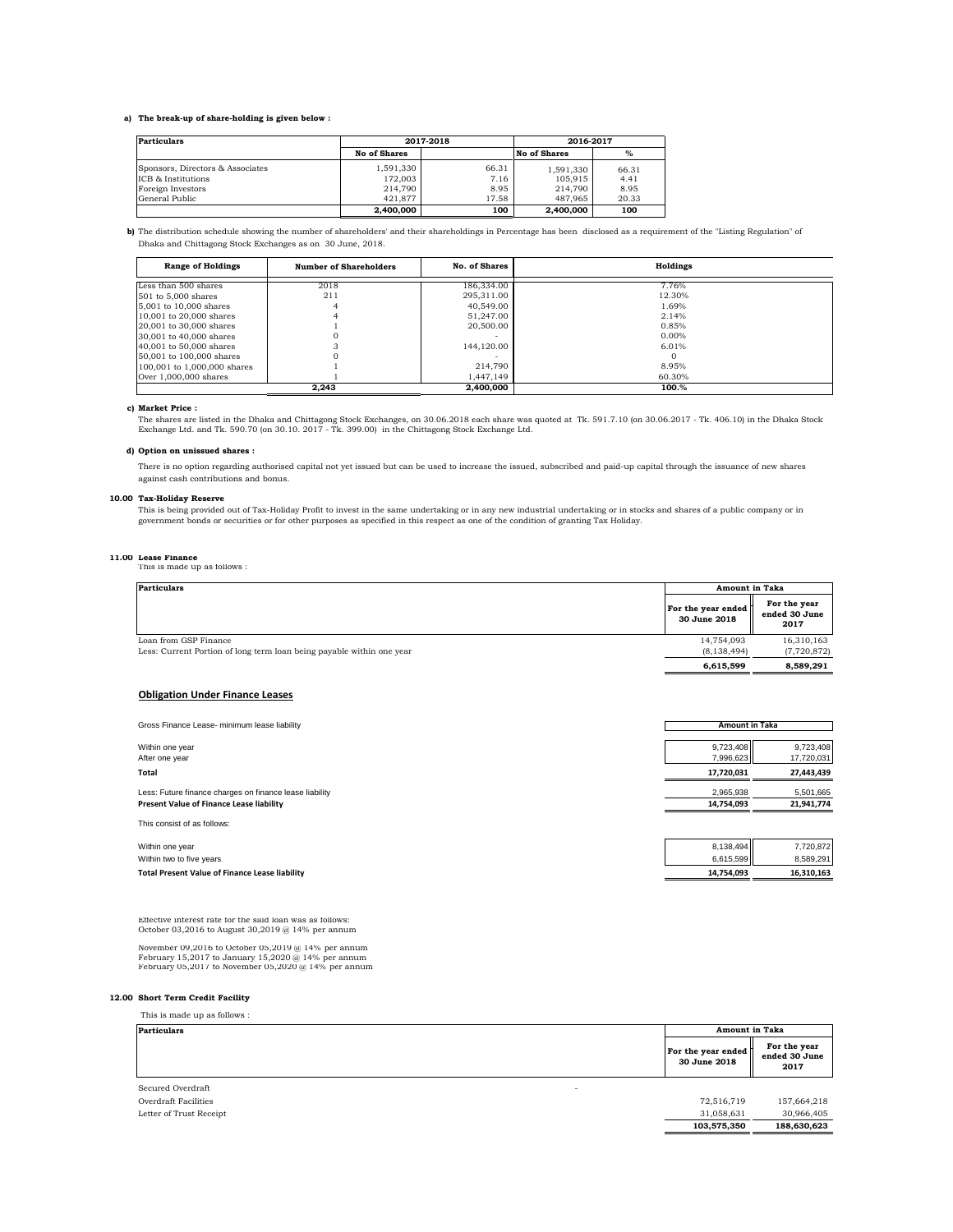#### **13.00 Interest Payable:**

|                              | $\sim$                   | 6.866.609 |
|------------------------------|--------------------------|-----------|
| UCBL 1041749000000115        | $\sim$                   | 2.965.744 |
| NBP A/C No. 000162700000728  | $\overline{\phantom{a}}$ | 3,900,864 |
| This is made up as follows : |                          |           |

# **14.00 Liabilities for Goods & Others**

This represents amounts due to various suppliers of raw, packing and stores materials, the ageing of which liability is as follows:

| Above six months | -          | -          |
|------------------|------------|------------|
| Below six months | 10.023.879 | 10.008.297 |
|                  | 10.023.879 | 10.008.297 |

#### **15.00 Liabilities for Expenses**

This represents provision for various expenses (e.g. remuneration and allowances, salaries and wages, utilities bills etc) which have fallen due as on 30th June, 2018, ageing of which liability is as follows

| Above six months |            |           |
|------------------|------------|-----------|
| Below six months | 10.064.390 | 9.867.061 |
|                  | 10.064.390 | 9.867.061 |

#### **16.00 Laibilities for other Finance**

| <b>Particulars</b>               |                | <b>Amount in Taka</b> |  |
|----------------------------------|----------------|-----------------------|--|
|                                  | 30 June 2018   | 30 June 2017          |  |
| This is made up as follows :     |                |                       |  |
| Opening Balance                  | 107,317,666    | 108,345,361           |  |
| Add.Addition during the year     | 120,126,520    | 13,896,548            |  |
| Less: Adjustment during the year | (42, 213, 127) | (14, 924, 243)        |  |
|                                  | 185,231,059    | 107,317,666           |  |
|                                  |                |                       |  |

Out of total balance of Tk.185,231,059 an amount of Tk 125,650,308 is payable to Aziz Mohammad Bhai, Chairman of the Company as disclosed at Note # 37 "Related party transactions"

## **17.00 Provision for Income Tax**

|                        |  |  | 37.524.724 | 34.734.641 |
|------------------------|--|--|------------|------------|
| Provision for the year |  |  | 2.790.083  | 2.344.215  |
| Opening Balance        |  |  | 34.734.641 | 32.390.426 |

Income tax assessment up to 31.12.2008 is completed. Assessment for the years 2009, 2010, 2011,2012, 2013,2014 & 2015 are finalized and in appeal. Income tax assessment for the year 2016-2017 is filed for assessment.

#### **18.00 Workers Profit Participation Fund (WPPF)**

| Opening Balance<br>Provision for the year | 5.011.559<br>1.707.529<br>6.719.088 | 4.048.366<br>963.193<br>5.011.559 |
|-------------------------------------------|-------------------------------------|-----------------------------------|
|                                           |                                     |                                   |

#### **19.00 Unclaimed Dividend**

The following figures represent the dividends for which the warrants are either lying with the shareholders and have not been presented as yet by them to the bank for<br>encashment or have been returned to the company undeliv respective warrants.

|                                       |             |         | 6,994,888             | 4,863,582      |
|---------------------------------------|-------------|---------|-----------------------|----------------|
|                                       |             |         | 6,994,888             | 4,863,582      |
| 20.00 Revenue                         |             |         |                       |                |
| <b>Particulars</b>                    |             |         | <b>Amount in Taka</b> |                |
|                                       |             |         | 30-Jun-18             | 30-Jun-17      |
| <b>Local Sales</b>                    |             |         | 349.381.558           | 351,819,114    |
|                                       |             |         | 349,381,558           | 351,819,114    |
| Sales Quantity :                      |             |         |                       |                |
| Tablet                                | 124.519.775 | Pcs.    | 242,310,391           | 242,871,761    |
| Capsules                              | 18.394.949  | Pcs.    | 79,364,425            | 79,529,513     |
| Liquids                               | 266,692     | Philes  | 12,582,631            | 12,749,267     |
| Ointment                              | 23,977      | Pcs.    | 236,265               | 285,382        |
| Injection                             | 830.682     | Ampoule | 14,887,846            | 16,383,191     |
| 21.00 Cost of Sales                   |             |         |                       |                |
| Work-in-process (Opening)             |             |         | 5,490,659             | 5,602,714      |
| Raw materials consumed - (.01)        |             |         | 76,620,335            | 76,815,168     |
| Packing materials consumed - (.02)    |             |         | 53,531,282            | 54,760,334     |
| Promotional materials consumed -(.03) |             |         | 3,695,756             | 3,709,548      |
| Factory overhead -(.04)               |             |         | 32,238,598            | 31,432,390     |
| Depreciation                          |             |         | 2,095,628             | 2,203,544      |
| Work-in-process (Closing)             |             |         | (6,798,986)           | (5,490,659)    |
| Cost of production                    |             |         | 166,873,272           | 169,033,039    |
| Stock of finished goods (Opening)     |             |         | 51,614,104            | 52,135,459     |
| Stock of finished goods (Closing)     |             |         | (47, 854, 958)        | (51, 614, 104) |
| Cost of free samples                  |             |         | (2, 496, 743)         | (2, 546, 574)  |
|                                       |             |         | 168,135,675           | 167,007,820    |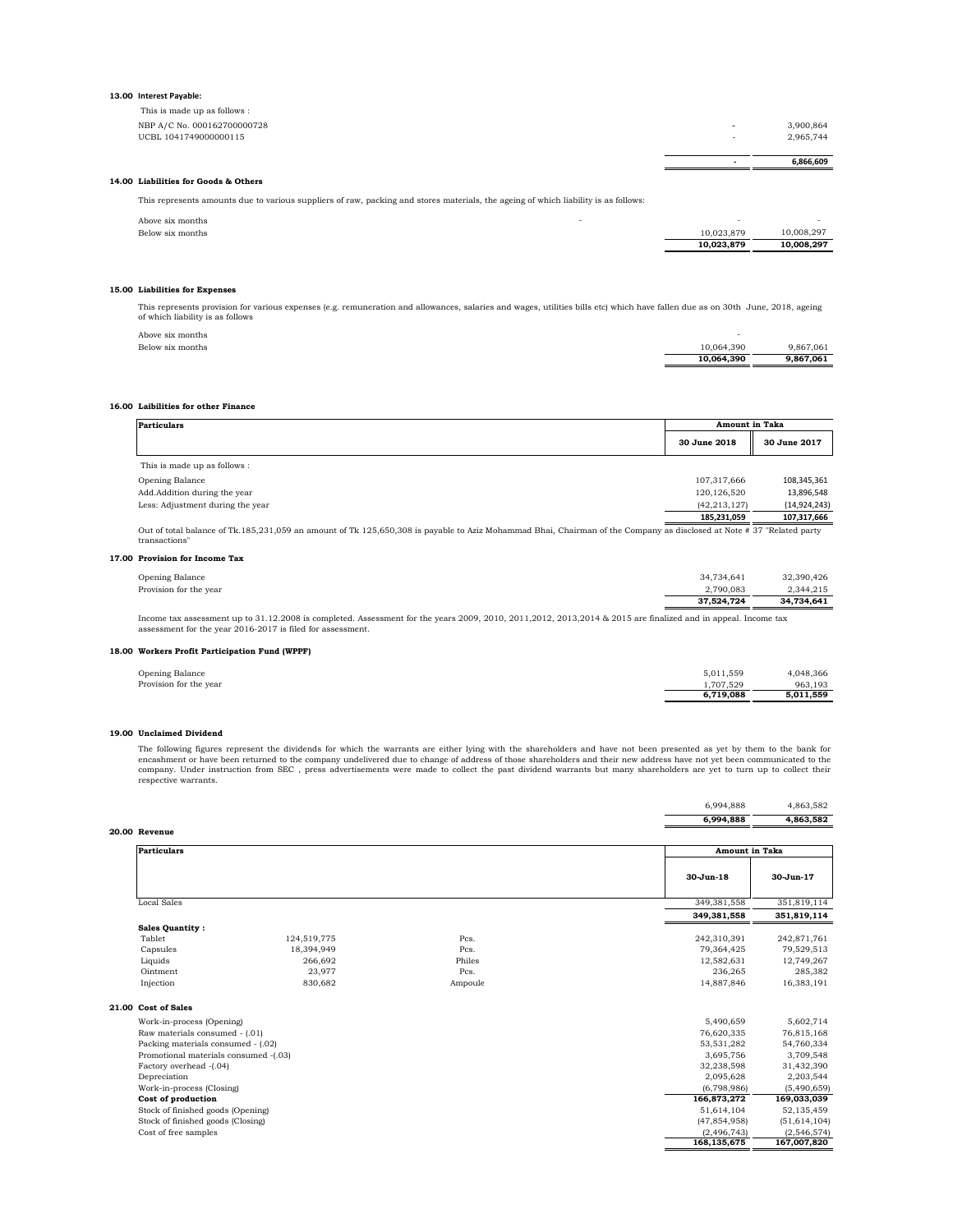## **(.01) Raw Materials Consumed**

|               | Active<br>Ingredients (kg) | <b>Excipients</b><br>(kg) | E.H.G. Capsules (pcs) |                |                |
|---------------|----------------------------|---------------------------|-----------------------|----------------|----------------|
| Opening Stock | 6.446                      | 187,630                   | 13.349.617            | 65,913,118     | 66,578,907     |
| Purchase      | 35.566                     | 27,386                    | 9,966,000             | 72.940.841     | 76.149.379     |
| Closing Stock | (5, 412)                   | (43, 448)                 | (7.910.630)           | (62, 233, 624) | (65, 913, 118) |
|               | 36.600                     | 171.568                   | 15.404.987            | 76.620.335     | 76,815,168     |

Raw materials consumed is 93.15 % imported.

| <b>Particulars</b>                         | <b>Amount in Taka</b>              |                                       |
|--------------------------------------------|------------------------------------|---------------------------------------|
|                                            | For the year ended<br>30 June 2018 | For the year<br>ended 30 June<br>2017 |
| <b>Packing Materials Consumed</b><br>(.02) |                                    |                                       |
| Opening Stock                              | 39,378,472                         | 39,776,234                            |
| Purchase                                   | 49,041,121                         | 54,362,572                            |
| Closing Stock                              | (34,888,311)                       | (39, 378, 472)                        |
|                                            | 53,531,282                         | 54,760,334                            |

#### Packing materials consumed is 41.85 % imported.

Particulars in respect of quantity of each packing materials as well as value of each class of packing materials are not given as number of items as well as classes of items are large.

## **(.03) Promotional Materials Consumed**

This is made up as follows :

|                      | 3.695.756 | 3.709.548   |
|----------------------|-----------|-------------|
| Closing Stock        | (922.244) | (1.018.281) |
| Purchase             | 3.599.719 | 3,699,262   |
| <b>Opening Stock</b> | 1.018.281 | 1.028.567   |
|                      |           |             |

Particulars in respect of quantity of each promotional materials as well as value of each class of promotional materials are not given as number of items as well as classes of items are large.

|       | nems are large.              |            |            |
|-------|------------------------------|------------|------------|
| (.04) | <b>FACTORY OVERHEAD</b>      |            |            |
|       | Salary, wages and allowances | 24,903,230 | 24,508,899 |
|       | Overtime allowances          | 274,700    | 211,244    |
|       | Car Expenses                 | 266,613    | -          |
|       | Electricity, Gas and Water   | 3,929,072  | 3,776,648  |
|       | Conveyance                   | 29,392     | 46,504     |
|       | Entertainment                | 81,923     | 160,328    |
|       | Printing and Stationery      | 43,260     | 41,162     |
|       | Repairs and maintenance      | 946,791    | 965,727    |
|       | Telephone                    | 108,558    | 94,226     |
|       | Indirect materials-Packing   | 1,110,807  | 1,104,028  |
|       | Fees and Commissions         | 140.675    | 148,290    |
|       | Newspaper and periodicals    | 3,400      | 4,448      |
|       | Uniform                      | 88,935     | 99,591     |
|       | General Expenses             | 72,435     | 69,492     |
|       | Washing and laundry expenses | 420        | 300        |
|       | Power & Fuel                 | 238,387    | 201,503    |
|       |                              | 32,238,598 | 31,432,390 |

#### **22.00 ADMINISTRATIVE EXPENSES**

|                                | 27,300,903 | 26,205,128 |
|--------------------------------|------------|------------|
|                                |            |            |
| Depreciation                   | 6,958,708  | 6,518,105  |
| Advertisement & Publicity      | 140,254    | 116,450    |
| AGM expenses                   | 126,096    | 105,000    |
| Legal and professional charges | 205,500    | 181,126    |
| Insurance premium              | 78,820     | 84,547     |
| Audit fees (Statutory)         | 402,500    | 402,500    |
| Membership subscription        | 143,882    | 155,882    |
| Fees and commissions           | 421,060    | 381,075    |
| Telephone                      | 802,898    | 796,352    |
| Repairs and maintenance        | 180,871    | 163,561    |
| Electricity, Gas and Water     | 982,267    | 920,527    |
| Printing and Stationery        | 190,065    | 181,144    |
| Postage expenses               | 18,931     | 49,966     |
| <b>Travelling Expenses</b>     | 705,972    | 682,629    |
| Entertainment                  | 450,322    | 400,532    |
| Conveyance                     | 129,500    | 122,799    |
| <b>Bank Charges</b>            | 38,957     | 18,818     |
| Car expenses                   | 270,780    | 190,493    |
| Directors' Remuneration        | 6,000,000  | 6,000,000  |
| Salary and allowances          | 9,053,520  | 8,733,623  |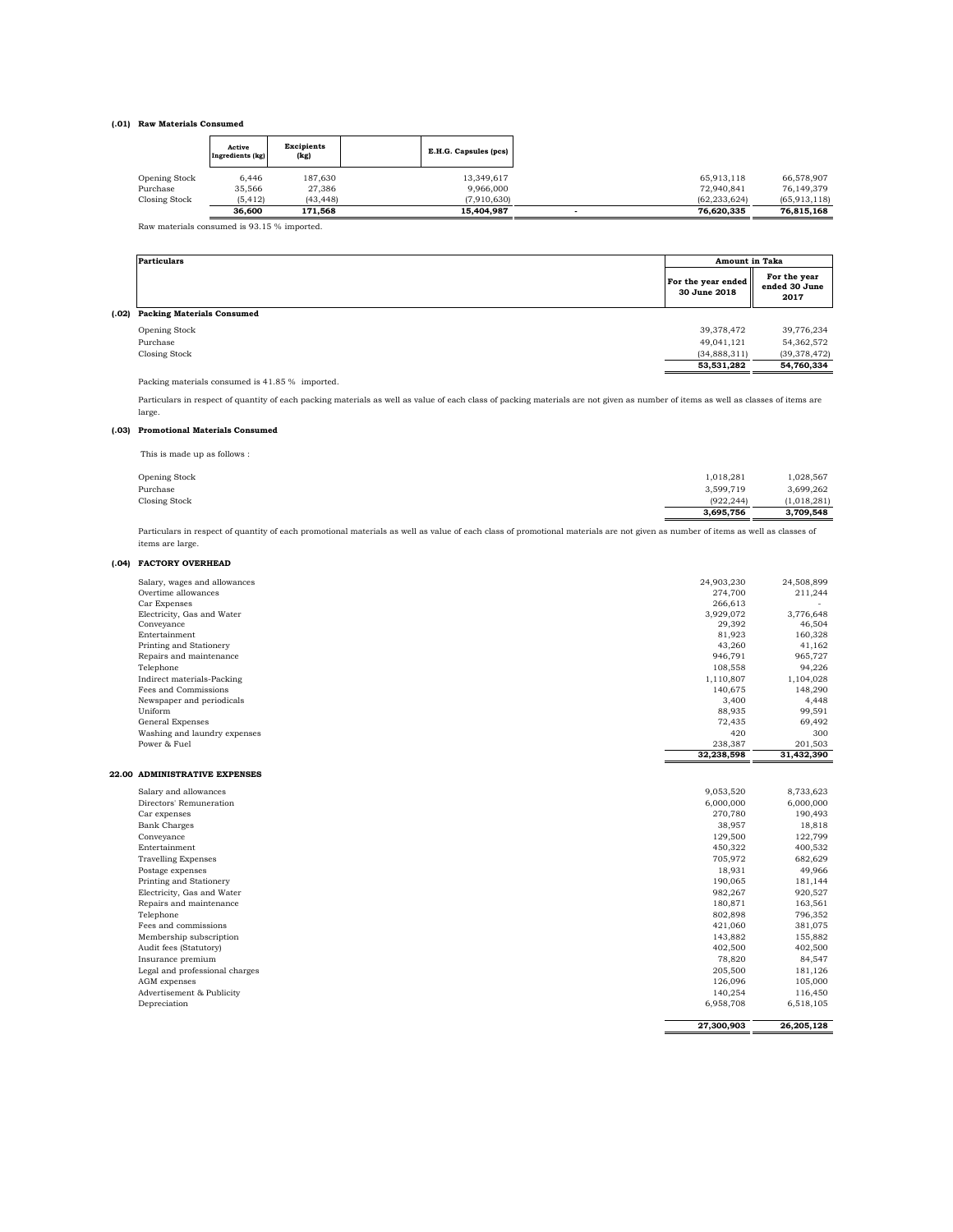## **23.00 SELLING, DISTRIBUTION AND MARKETING EXPENSES**

| <b>Particulars</b>                                      | <b>Amount in Taka</b> |              |
|---------------------------------------------------------|-----------------------|--------------|
|                                                         | 30 June 2018          | 30 June 2017 |
| Salary and allowances                                   | 86,588,252            | 85,512,455   |
| Incentive Bonus                                         | 1,020,070             | 807,986      |
| Rent, rates and taxes                                   | 5,603,762             | 4,839,665    |
| Car expenses                                            | 249,418               | 31,000       |
| Bank charges                                            | 253,250               | 270,401      |
| Conveyance                                              | 264,855               | 286,471      |
| Entertainment                                           | 284.513               | 248,321      |
| Postage expenses                                        | 21,741                | 25,504       |
| Printing and Stationery                                 | 375,860               | 329,643      |
| Repairs and maintenance                                 | 503,240               | 455,205      |
| Telephone                                               | 1,350,775             | 1,315,580    |
| Electricity, Gas and Water                              | 618,876               | 598,766      |
| Fees and commissions                                    | 70.838                | 90,012       |
| Insurance premium                                       | 349,881               | 394,081      |
| TA/DA of MR and others                                  | 9,071,470             | 8,573,678    |
| General expenses                                        | 57,920                | 51,776       |
| Meeting/Conference/Training expenses                    | 1,604,670             | 1,603,449    |
| Delivery Van expenses                                   | 804,576               | 776,003      |
| Delivery expenses                                       | 21,014,052            | 18,544,234   |
| Free Sample                                             | 4,320,330             | 4,410,431    |
|                                                         | 134,428,349           | 129,164,661  |
| <b>24.00 FINANCIAL EXPENSES</b>                         |                       |              |
| Interest on Overdraft                                   | 4,416,734             | 17, 121, 388 |
| Interest on Lease Finance                               | 2,373,728             | 1,517,351    |
| Interest on WPPF                                        | 1,127,601             | 445,320      |
|                                                         | 7,918,063             | 19,084,059   |
| 25.00 CONTRIBUTION TO WORKERS PROFIT PARTICIPATION FUND |                       |              |
| Workers Profit Participation Fund                       | 572,190               | 517.872      |

This represents 5% of net profit before charging the contribution for the year provided as per provisions of the Companies Profit (Workers Participation) Act, 1968 and is payable to workers as defined in the said Act.

## **26.00 EARNING PER SHARE (EPS)**

|       |                                                                             | 7.76       | 7.59       |
|-------|-----------------------------------------------------------------------------|------------|------------|
|       | Weighted average number of Ordinary shares outstanding during the year      | 2,400,000  | 2,400,000  |
|       | Cash flows from net operating activities as per Statement of<br>Cash flows  | 18,626,052 | 18,225,025 |
| 28.00 | NET OPERATING CASH FLOW PER SHARE                                           |            |            |
|       |                                                                             | 25.68      | 25.24      |
|       | Weighted average number of Ordinary shares-<br>outstanding during the year  | 2,400,000  | 2,400,000  |
|       | 27.00 NET ASSETS VALUE (NAV)<br>Net Assets                                  | 61,643,213 | 60,579,232 |
|       |                                                                             | 3.44       | 3.02       |
|       | Weighted average number of Ordinary shares outstanding<br>during the year   | 2,400,000  | 2,400,000  |
|       | Earning attributable to the Ordinary Shareholders<br>(Net profit after tax) | 8,263,981  | 7,254,682  |
|       | This is made up as follows :                                                |            |            |

## **29.00 APPROPRIATION DURING THE YEAR**

In accordance with BAS 1 "Presentation of Financial Statements", the appropriations for the period other than proposed dividend for 2018 are reflected in the statement of changes in equity.

The net profit for the year carried forward in the balance sheet will be applied for payment of this year's dividend proposed by the board of directors @ 30 % (Thirty Percent)<br>Cash dividend and will be accounted for in the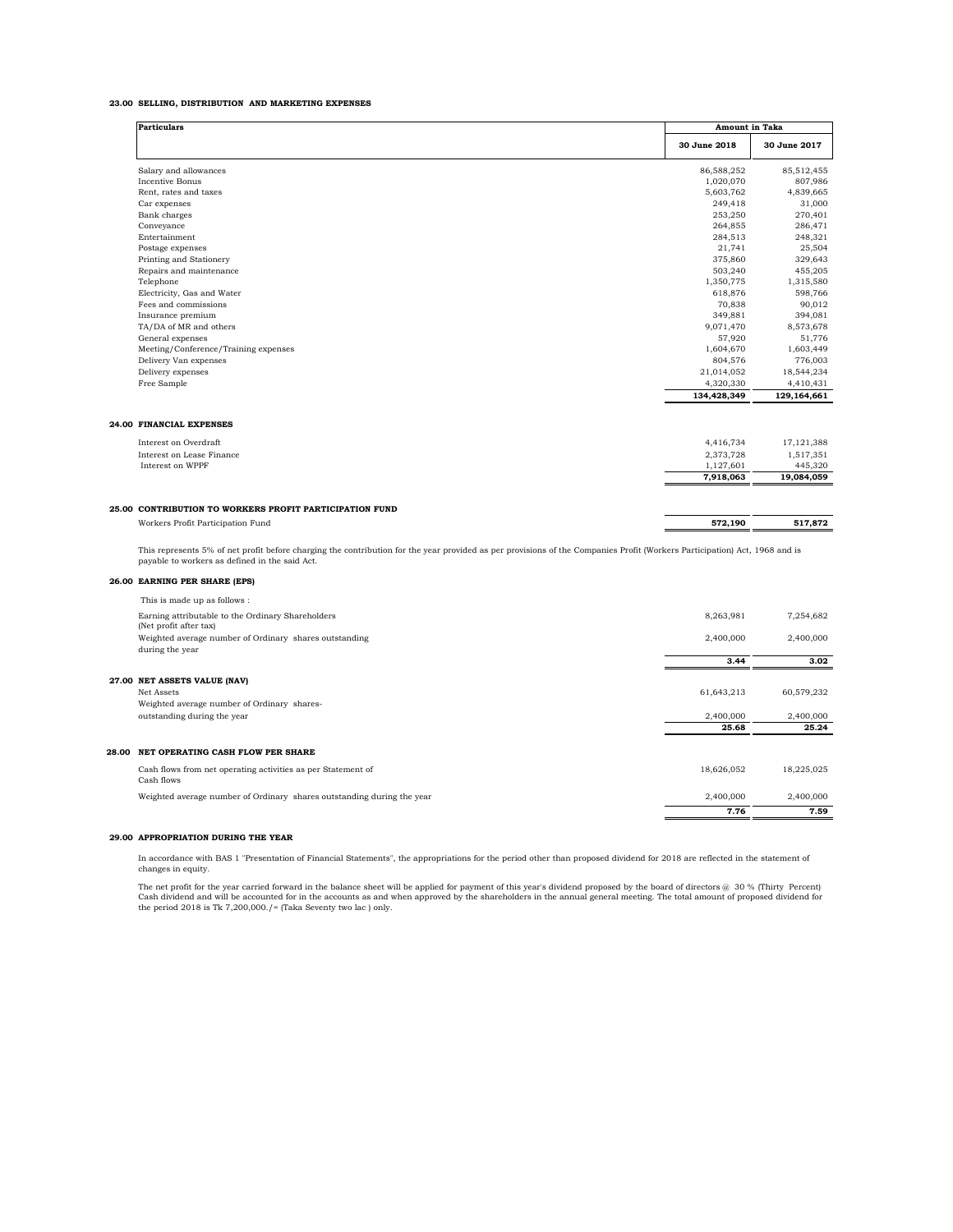#### **30.00 PAYMENT/PERQUISITES TO DIRECTORS AND OFFICERS**

|                         | <b>Managing Director</b> | Officers & Other<br>Employee<br>including staff &<br>worker |
|-------------------------|--------------------------|-------------------------------------------------------------|
| Salary and allowances   | -                        | 98,610,740                                                  |
| Remuneration            | 5,280,000                |                                                             |
| Bonus                   | -                        | 651,868                                                     |
| Entertainment allowance | 720,000                  |                                                             |
|                         | 6.000.000                | 99,262,608                                                  |
|                         |                          |                                                             |

The rate of Board meeting attendance fee per meeting per member is Tk.750 but no fees were drawn by the directors during the year under review.

No amount of money was spent by the Company for compensating any member of the Board, other than the managing director, for rendering special services.

#### **31.00 NATURE OF SECURITY OF SHORT TERM CREDIT FACILITY**

The loan is secured against hypothecation on stocks, fixed assets, land and all other usual charge documents.

#### **32.00 PLANT CAPACITY AND CAPACITY UTILISATION**

| <b>Products</b>           | On single shift basis |             |                          |  |
|---------------------------|-----------------------|-------------|--------------------------|--|
|                           | Production            | Actual      | <b>Remarks</b>           |  |
|                           | capacity              | production  |                          |  |
| Tablet group (Pcs)        | 178,800,000           | 119.055.050 | Due to overtime work for |  |
|                           |                       |             | increasing demand        |  |
| Capsule group (Pcs)       | 188,240,000           | 27,403,487  | As per market demand     |  |
| Suspension group (Phials) | 2.288.000             | 347,530     | -do-                     |  |
| Injectable (Ampoules)     | 17,000,000            | 1,239,561   | -do-                     |  |
| Tube                      | 359,010               | 14,869      | -do-                     |  |

#### **33.00 Credit Facility - Others**

There was no general nature of credit facilities available to the company under any contract, other than trade credit available in the ordinary course of business and not availed of as on 30.06.2018.

## **34.00 Capital Expenditure Commitment**

There was capital expenditure contracted and incurred or provided for at June 30, 2018.

There was no material capital expenditure authorised by the Board but not contracted for at June 30,2018.

| <b>Particulars</b>                      |              | <b>Amount in Taka</b> |  |
|-----------------------------------------|--------------|-----------------------|--|
|                                         | 30 June 2018 | <b>30 June 2017</b>   |  |
| 35.00 Payments made in Foreign currency |              |                       |  |
| Import of Raw material                  | 67.944.393   | 71,354,216            |  |
| Import of Packing material              | 20.523.709   | 22.943.662            |  |

No other expenses including royalty, technical expert and professional advisory fees, interest etc. was incurred or paid in foreign currencies except as stated above.

#### **36.00 Related Party Transactions - Disclosure under IAS 24 "Related Party Disclosure"**

The Company has entered into transactions with other entities that fall within the definition of related party as contained in BAS-24 "Related Party Disclosures". The Company opines that terms of related party transactions do not signigicantly differ from those that could have been obtained from third<br>parties. Total transactions of the significant related parties as at

| Name of the Party         | Relationship  | Nature of<br>Transaction         | Opening<br><b>Balance</b> | <b>Addition during</b><br>the year | Adjustment<br>during the year | Closing<br><b>Balance</b> |
|---------------------------|---------------|----------------------------------|---------------------------|------------------------------------|-------------------------------|---------------------------|
| Aziz Mohammad Bhai        | Chairman      | Inter company<br>Loan/Receivable | 19,737,589                | 120,126,520                        | 14,213,801                    | 125,650,308               |
| Olympic Industries Ltd    | Group Concern | Inter company<br>Loan/Receivable | 1,437,091                 | 565,440                            | 728,060                       | 1,274,470                 |
| Bengal Steel Workers Ltd. | Group Concern | Inter company<br>Loan/Receivable | 16.303.970                | 1.302.685                          | -                             | 17,606,655                |
| Ambee Flims Ltd.          | Group Concern | Inter company<br>Loan/Receivable | 97.986                    | -                                  | -                             | 97.986                    |
|                           |               |                                  | 37,576,636                | 121.994.645                        | 14,941,861                    | 144.629.419               |

#### **37.00 Comparative Figures**

Certain comparative figures have been reclassified from statements previously presented to conform to the presentation adopted during the period ended June 30, 2017.

#### **38.00 Approval of the Financial Statements**

These financial statements were authorized for issue in accordance with a resolution of the Company's board of directors on October 30, 2017.